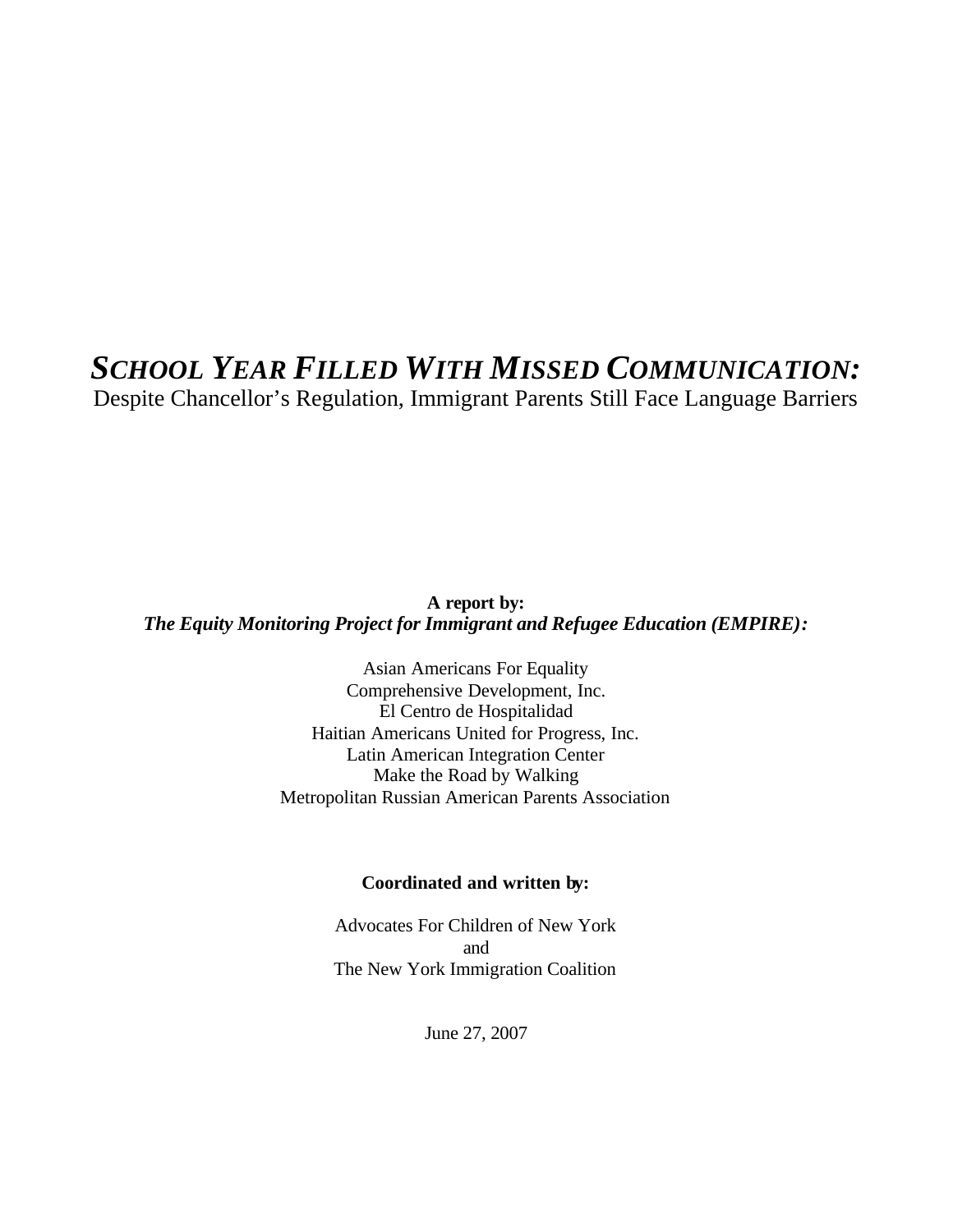| <b>TABLE OF CONTENTS</b>                                                                                                                                                                                                                                                                                                                     |                                              |  |
|----------------------------------------------------------------------------------------------------------------------------------------------------------------------------------------------------------------------------------------------------------------------------------------------------------------------------------------------|----------------------------------------------|--|
| <b>Acknowledgments</b>                                                                                                                                                                                                                                                                                                                       | ii                                           |  |
| <b>Executive Summary</b>                                                                                                                                                                                                                                                                                                                     | 1                                            |  |
| <b>Introduction</b>                                                                                                                                                                                                                                                                                                                          | 5                                            |  |
| History of Chancellor's Regulation A-663<br>The Importance of Implementation<br><b>Initial Efforts to Monitor</b>                                                                                                                                                                                                                            | 5<br>6<br>7                                  |  |
| <b>Features of the Chancellor's Regulation</b>                                                                                                                                                                                                                                                                                               | 7                                            |  |
| <b>Translation and Interpretation Taskforce</b>                                                                                                                                                                                                                                                                                              | 9                                            |  |
| <b>Methodology</b>                                                                                                                                                                                                                                                                                                                           | 11                                           |  |
| Problems Faced by LEP Parents and Volunteers Conducting Our Surveys and Visits                                                                                                                                                                                                                                                               | 12                                           |  |
| <b>Findings</b>                                                                                                                                                                                                                                                                                                                              | 13                                           |  |
| A Bad Start to the School Year: Our Preliminary Findings<br><b>On-Site Visits and Observations</b><br><b>Missing Signage</b><br>Other Examples of Service Lapses<br>Fall and Spring Surveying                                                                                                                                                | 13<br>13<br>14<br>14<br>15                   |  |
| Translation and Interpretation Services During Parent-Teacher Conferences<br><b>Translated Report Cards</b><br><b>Interpretation Services</b><br>Survey at the End of the School Year<br><b>Translated Documents</b><br>Lack of Translated Materials in Languages Other Than Spanish<br><b>Interpretation Services</b><br><b>DOE</b> Website | 15<br>15<br>16<br>17<br>18<br>19<br>19<br>20 |  |
| Focus Groups                                                                                                                                                                                                                                                                                                                                 | 20                                           |  |
| <b>Promising Findings and Recommendations</b>                                                                                                                                                                                                                                                                                                | 21                                           |  |
| <b>Promising Findings</b><br>Recommendations                                                                                                                                                                                                                                                                                                 | 21<br>23                                     |  |

## **Appendices**

Appendix A: New York City Department of Education, Chancellor's Regulation A-663 Appendix B: Regions and Schools We Visited and Surveyed, Yearlong Appendix C: Elementary and Middle School Survey, Fall and Spring 2007 Appendix D: High School Survey, Fall and Spring 2007 Appendix E: Year End Survey, May and June 2007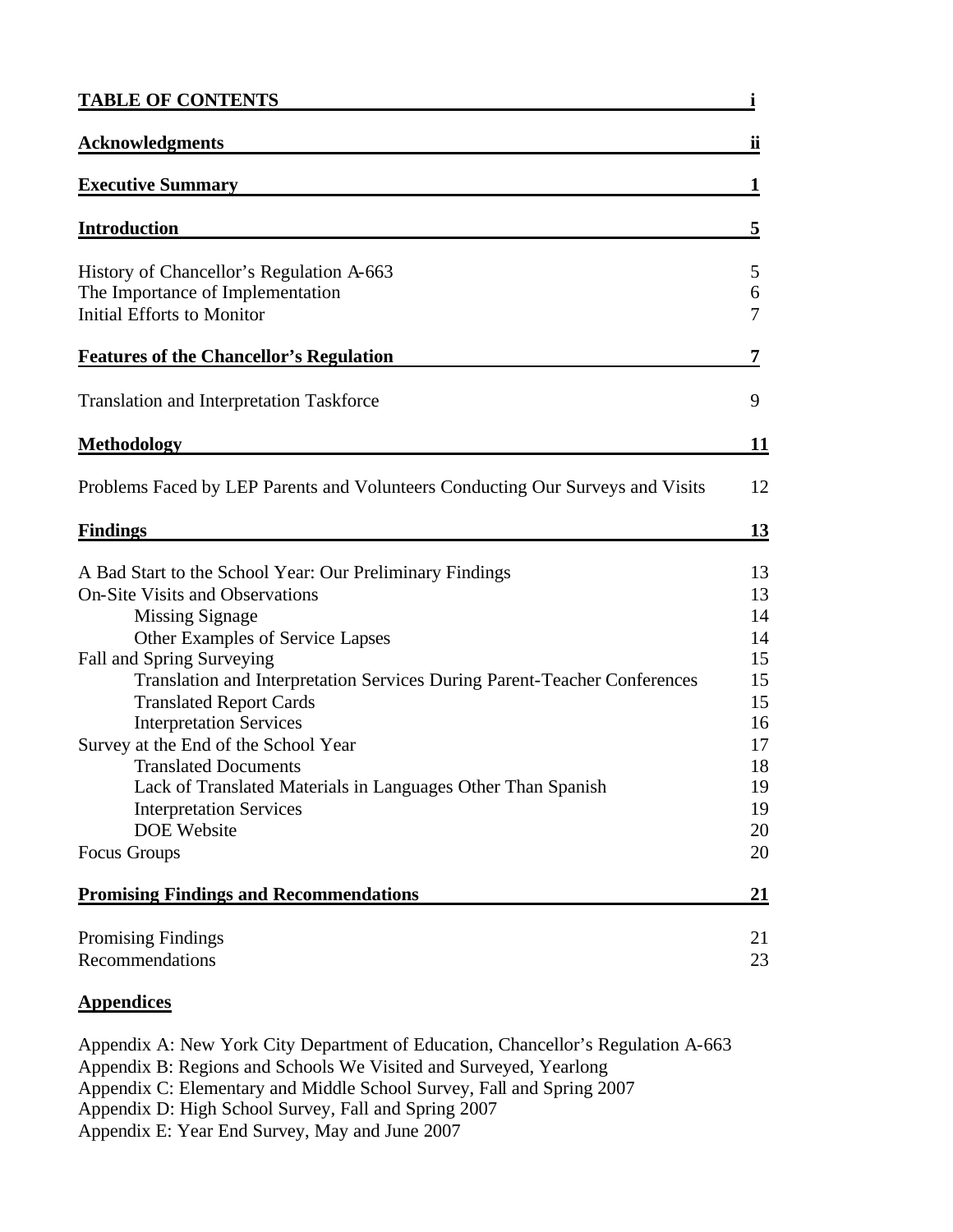## **ACKNOWLEDGMENTS**

This report would not have been possible without funding from the Rockefeller Brothers Fund, the Robert Sterling Clark Foundation, the Donors' Education Collaborative and the Rockefeller Foundation.

We would also like to acknowledge the contributions and expert advice of all the members of the NYIC's Immigrant and ELL Education Reform Taskforce.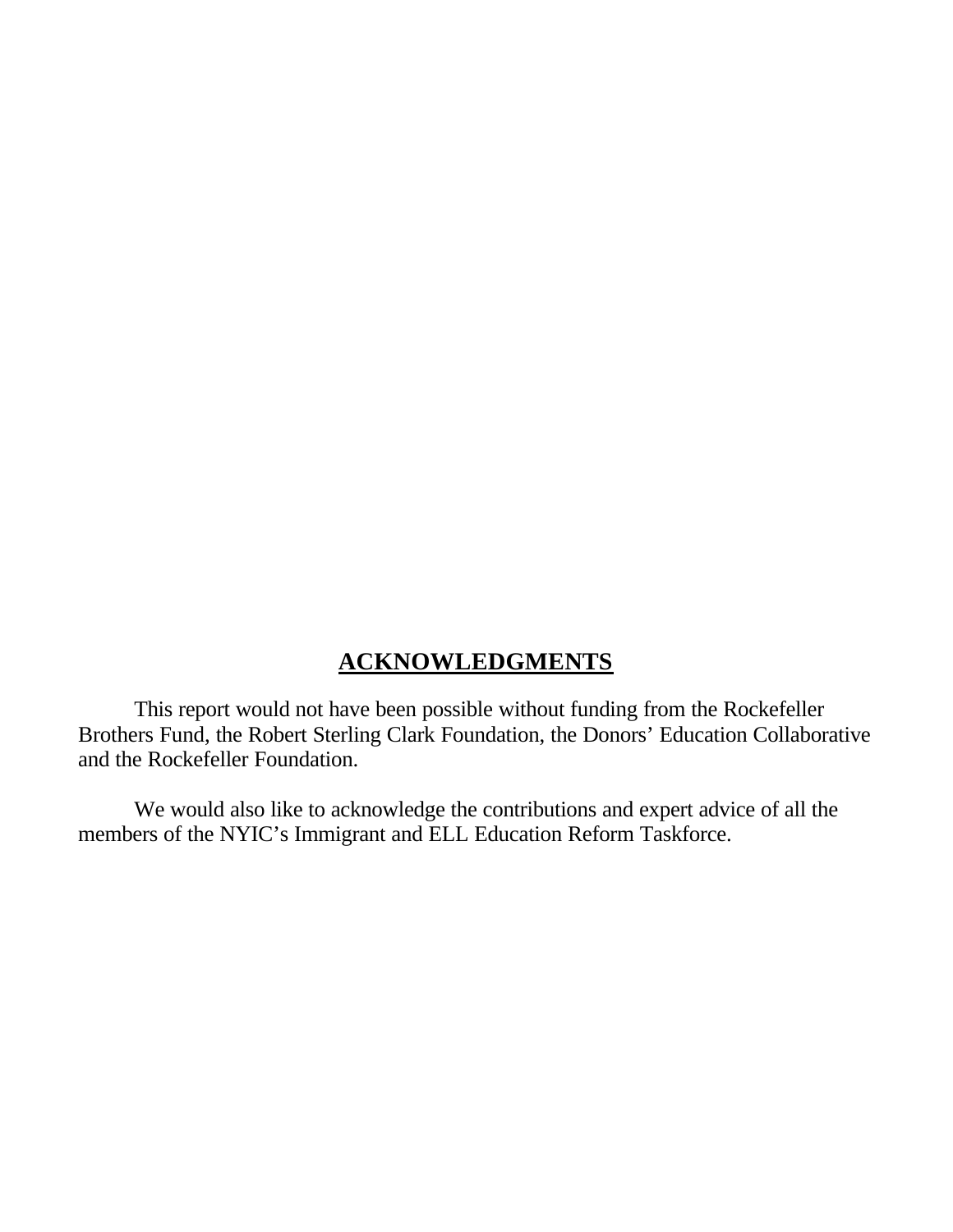## **Executive Summary**

The New York City Department of Education (DOE) oversees the largest and most diverse school district in the country. The school system has long had great difficulty communicating with and involving parents, almost half of whom do not speak English as a primary language. On February 27, 2006, Mayor Michael Bloomberg, City Council Speaker Christine Quinn, and DOE Chancellor Joel I. Klein announced a new Regulation (Chancellor's Regulation A-663) with the purpose of providing translation and interpretation services to the hundreds of thousands of parents who have limited English skills. The Regulation, which is intended to break down language barriers and enable Limited-English Proficient (LEP) parents to participate in their children's education, was the result of a coalition campaign led by immigrant parents, community groups, and City Council Members. The Regulation became effective on September 5, 2006.

At the beginning of this school year, the *Equity Monitoring Project for Immigrant and Refugee Education (EMPIRE) Collaborative,* through the coordination of Advocates For Children (AFC) and the New York Immigration Coalition (NYIC), set out to determine whether or not Chancellor's Regulation A-663 was being implemented and whether parents were being afforded the services promised under the new Regulation. The EMPIRE Collaborative is composed of community-based organizations serving a broad range of immigrant families throughout the city: Asian Americans For Equality, Comprehensive Development Inc., El Centro de la Hospitalidad, Haitian Americans United For Progress, Latin American Integration Center, Make the Road By Walking, and Metropolitan Russian American Parents Association. Together we collected almost 900 parent surveys, visited more than 100 schools, Registration Centers, and Borough High School Fairs, and conducted 14 focus groups with over 100 parents. This report presents our findings and recommendations for reform.

#### **Key Findings**

Our data shows that the majority of LEP parents are still not receiving translation and interpretation services in our schools. For example:

- **Approximately 60% of parents in our general survey were not aware of the translation and interpretation services available to them.**
- **Parents are not receiving important notices to attend Parent-Teacher conferences or translated report cards. Over one third (37%) of the parents surveyed did not receive notices to attend Parent-Teacher conferences in their primary language.**
- **Only 36% of parents surveyed re ceived translated report cards, which means that nearly two thirds of these parents could not understand one of the most important documents they receive regarding their child's education.**
- **In our high school survey, 31% of parents were not able to understand the teachers and staff at the Parent-Teacher conferences, and 46% said that they could not communicate with the teachers and staff.**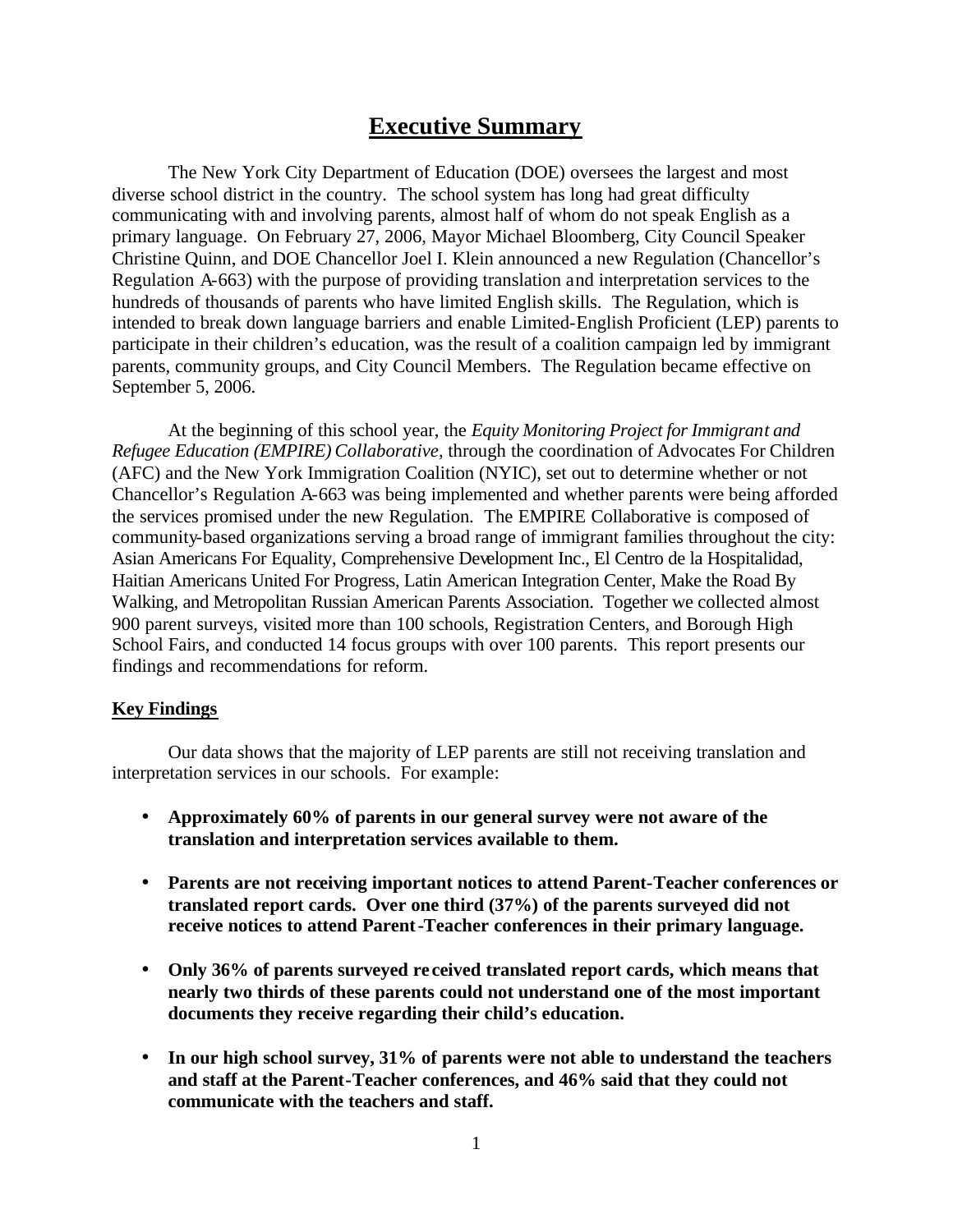- **Sixty-two percent of parents reported receiving information about their child's health, safety, legal or disciplinary matters, entitlements to programs, or permission slip and consent forms, but only 30% received information in a language they could understand most or all of the time.**
- **More than 70% of schools we visited during the school year failed to have signs visible at or near the entrance of the school as mandated by the Regulation. At over 90% of our visits to Regional Offices required signs were not posted.**

Our findings are particularly troubling since the DOE has recently emphasized its commitment to parent engagement and its desire to have meaningful working relationships with parents. However, unless translation and interpretation services improve, hundreds of thousands of the city's parents will be denied an opportunity to participate in their child's education. Although the DOE must further develop strategies to increase parental engagement among immigrant and LEP parents, eliminating language barriers is the necessary first step in getting parents involved. The bottom line is that an important opportunity to engage LEP parents is lost when language barriers impede parents from interacting with schools.

#### **Recommendations**

In order to correct the lapses identified in this report, we recommend the following actions be taken by the start of the 2007-2008 academic school year so that parents can receive the necessary translation and interpretation services:

#### **1) Monitor and Hold Schools Accountable for Translation and Interpretation Services.**

Currently, the DOE has no accountability system for this Regulation and has largely responded to service lapses that advocates have pointed out without affirmatively seeking to anticipate, document, and remedy those lapses. While the DOE is moving towards a hands-off approach to happenings within schools in exchange for improved outcomes, it is important to monitor the provision of services that are non-negotiable, such as translation and interpretation and others not captured by typical outcome measures. Citywide parent satisfaction surveys conducted by the DOE this Spring provided an opportunity to identify failures in implementation, but there were no questions relating to translation and interpretation services. To ensure that schools and the DOE comply with the Regulation, the DOE must:

- Designate a point person formally responsible for monitoring the enforcement of the Regulation citywide and overseeing coordination at the district level. The central office responsible for monitoring of services should also be responsible for fielding complaints and correcting service lapses at schools;
- Ensure that schools prepare and make publicly available their language needs, their plan for meeting those needs, and an itemized budget showing how they actually used translation and interpretation funds to meet those needs. Currently, it is hard to determine if the level of translation and interpretation funding is adequate to meet the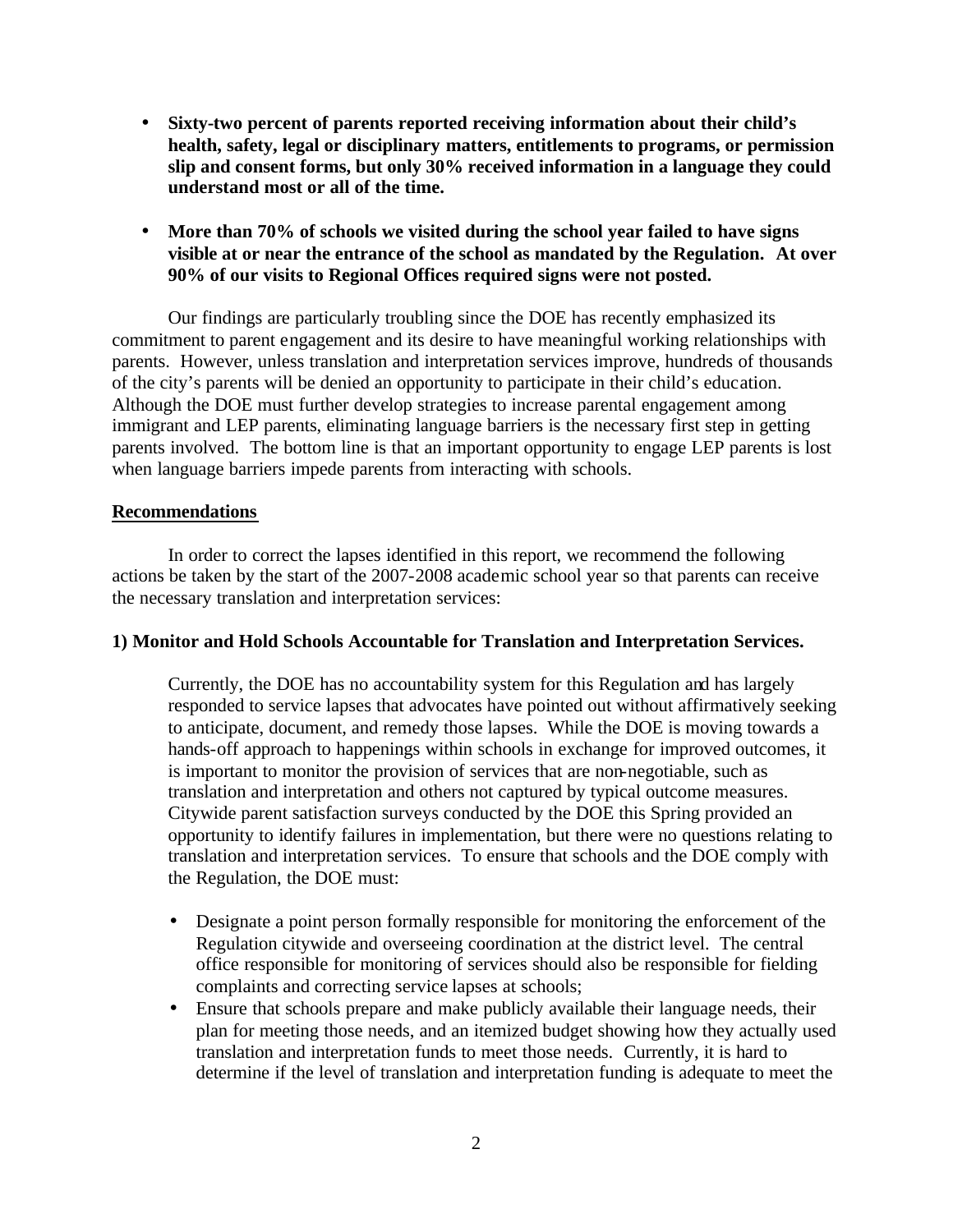needs because schools have not been required to put forth a budget plan that can be compared to what was actually spent at the end of the year.

#### **2) Provide Training and Resources to Schools and Districts on the Provision of Translation and Interpretation Services.**

The DOE must ensure that key school staff, such as the principal, assistant principal, parent coordinator, bilingual coordinator, and selected administrators, are informed and trained on the provision of the Regulations, the resources available through the Translation and Interpretation Unit, and guidelines for the use of translation and interpretation funding for schools. This will require:

- Professional development for school staff over the summer and throughout the school year. Although not employed by the DOE, school security personnel should also receive training, be given procedures to follow, and be provided with materials, such as language cards, in the eight languages and other commonly spoken languages in their school.
- The creation of an Immigrant Parent Language Access Kit. The Kits should include a manual for the provision of translation and interpretation services, language cards, important translated documents such as those outlined in the Regulation, contact information for the Translation and Interpretation Unit, and information on where schools and parents can go to resolve problems.

### **3) Track and Coordinate the Distribution of Translated Materials to DOE Offices, Districts, Schools, and Parents.**

To guarantee that translated materials ultimately reach parents via the schools and District and Regional Offices, the DOE must ensure that:

- All DOE offices know about the Regulation's requirements and coordinate internally to ensure the timely translation and distribution of documents going to schools and district offices;
- Translated documents are easily accessible to schools via the DOE website, the Immigrant Parent Language Access Kit, and district offices. Translated documents must be made available to schools at the same time as the English version to ensure proper coordination and distribution of materials.

### **4) Ensure Parents Receive Information on the Services Available to Them Through a Comprehensive Outreach Campaign.**

The DOE should provide to parents and community groups a list of activities to increase awareness of the Regulation, particularly at the school level. As the next school year approaches, the DOE should:

• Analyze its current parent outreach, and with community input, create new and more effective ways of conducting outreach to parents. Methods may include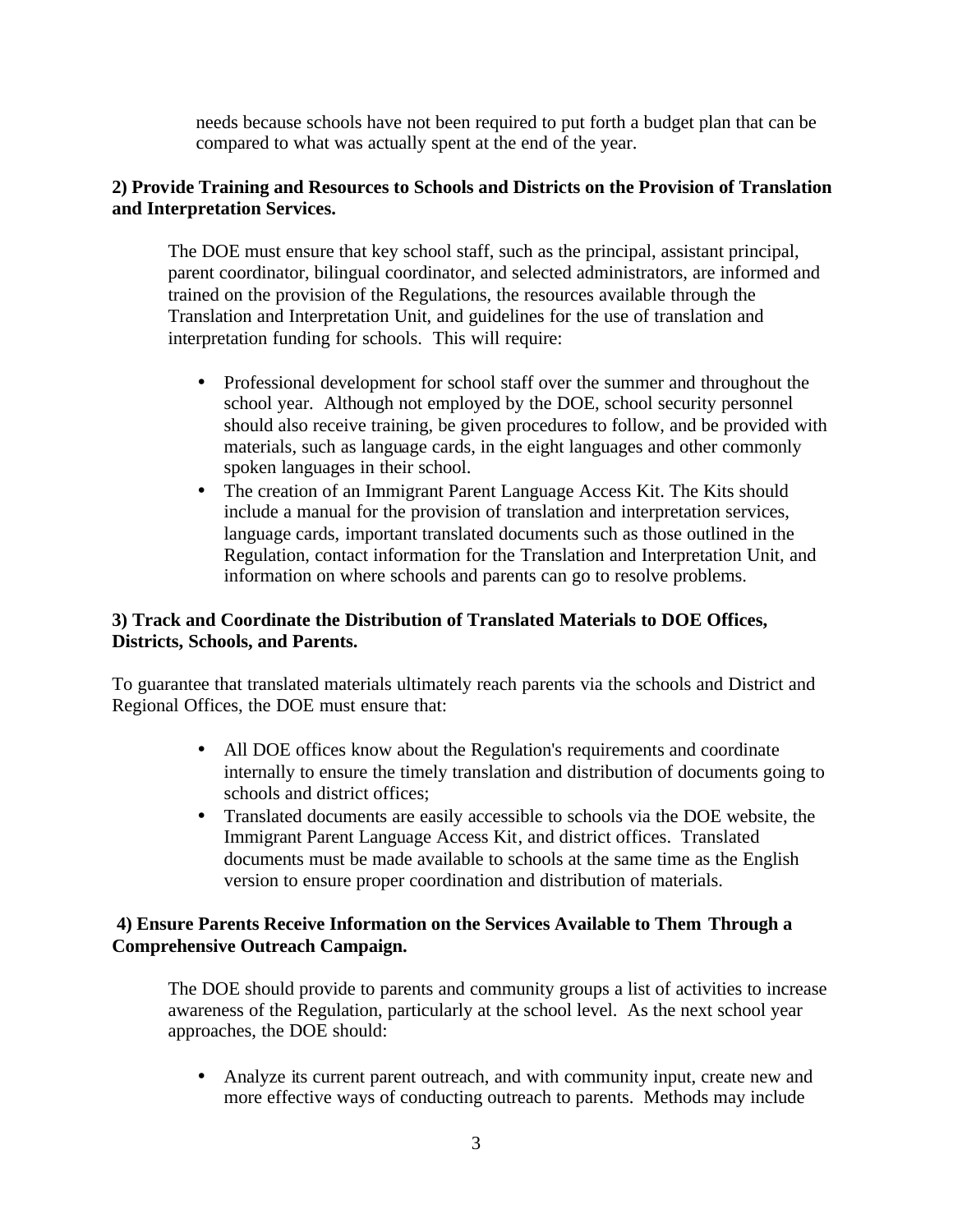distributing flyers or palm cards outlining parents' rights, placing new advertisements in ethnic newspapers, public service announcements, and distributing information in high immigrant communities through community venues, such as faith and community events. These efforts should begin before the school year begins and continue throughout the year;

- Ensure signs informing parents of their rights are posted in clear strategic places within the schools, such as near the security guard desks and around administrative offices, so that parents who are not able to communicate with staff can see those signs;
- Ensure the DOE website is capable of providing key information in the 8 languages of the Regulation and that it is well organized so that parents can easily find the translated options. For instance, all DOE sub-pages should have, at the very top, an introductory paragraph linking them to key translated information for that office.

#### **5) Improve the Availability and Accessibility of Interpretation Services.**

Our findings show that these services were generally not available to parents, and without further guidance on when and how schools must provide these services, this problem will continue to persist. In particular:

- For phone interpretation services, parents need a quiet space and better technology, so that these services are actually accessible to all schools;
- For in-person translation services, schools should use their own assessment of language needs to plan and ensure that interpretation services are available and that school staff know how to access interpretation services for unexpected school visits.
- Parent Teacher Association, School Leadership Teams, and other school leadership meetings must be accessible to parents through the provision of interpretation services, either through head pieces<sup>1</sup> that can be used throughout the district, or through on-site interpreters, so that parents can be fully involved and do not feel as though they are simply sitting through a meeting, unable to comprehend anything that is happening. The importance of parent leaderships under the reorganization has made it necessary to ensure that parents can participate, understand, and have input on the budgetary and administrative decisions of their schools.

**In addition to these actions that the DOE needs to take, the New York City Council must play a greater role in overseeing compliance with the Regulation by holding yearly hearings, requesting data on the use of funds, and working with the DOE to ensure full implementation of the Regulation in the 2007-2008 school year.**

 $\overline{a}$ 

<sup>&</sup>lt;sup>1</sup> Simultaneous interpretation using headsets.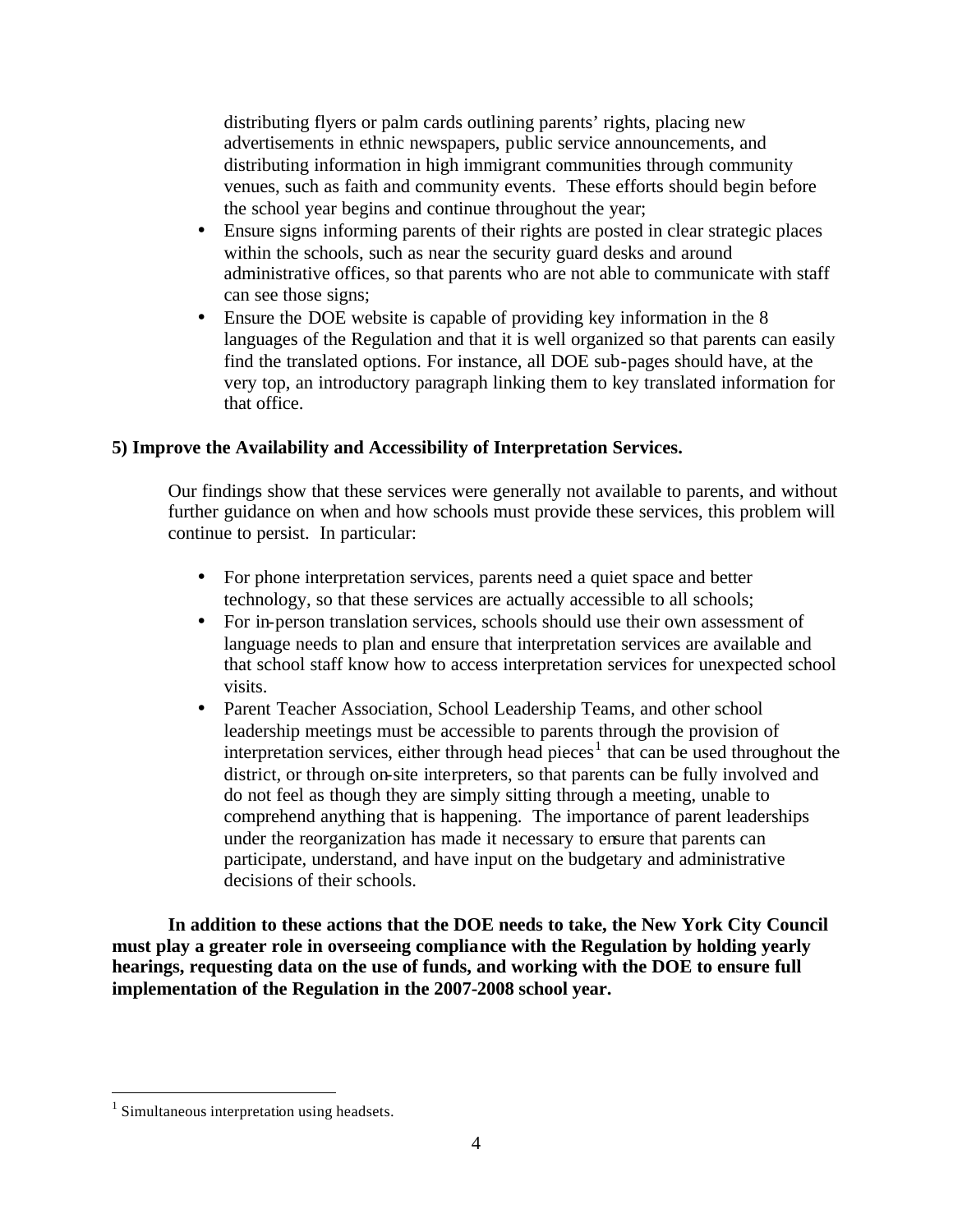## **Introduction**

After releasing several reports on the lack of translation services and running an intensive advocacy campaign, AFC, the NYIC, and the EMPIRE Collaborative leveraged a groundbreaking agreement with the Mayor, City Council Members, and the DOE to establish a Chancellor's Regulation that outlined how schools should provide translation and interpretation services<sup>2</sup> for immigrant and  $LEP<sup>3</sup>$  parents in New York City (NYC). The Regulation, which became effective on September 5, 2006, mandates the provision of translation and interpretation services for NYC parents who speak one of the 8 most commonly spoken languages in the city: Arabic, Bengali, Chinese, Korean, Haitian-Creole, Russian, Spanish, and Urdu.<sup>4</sup> The Regulation's stated purpose is to give parents "a meaningful opportunity to participate and have access to programs and services critical to their child's education."<sup>5</sup> This report examines whether the DOE has fulfilled its promise of meaningful access for LEP parents during the 2006- 2007 academic school year.

#### **History of Chancellor's Regulation A-663**

In 2005-2006, approximately 42% of New York City's 1.1 million students came from families that speak a language other than English at home.<sup>6</sup> Historically, LEP parents have faced widespread obstacles in their efforts to participate in their children's schools and education. AFC and the NYIC, in partnership with the EMPIRE Collaborative, have documented this struggle throughout the years and have advocated for the provision of services, such as translation and interpretation services, that would allow LEP parents to actively participate in the NYC school system. <sup>7</sup> Since our release in February 2004 of *Denied at the Door: Language Barriers Block Immigrant Parents from School Involvement*, we have remained committed to ensuring that parents with limited English are not excluded from participating in their children's education for lack of translation and interpretation services.<sup>8</sup>

In 2005, in joint leadership with Make the Road by Walking, the Latin American Integration Center, and other EMPIRE groups, we advised City Council Members Hiram Monserrate and David Yassky to introduce the Education Equity Act, Intro. 464-A. The introduction of this legislation set the foundation for a high-intensity campaign to bring translation and interpretation services into the City's schools.

<sup>4</sup> New York City Department of Education, Chancellor's Regulation A-663, 2006, available at http://docs.nycenet.edu/docushare/dsweb/Get/Document-151/A-663%20Translation%203-27-06%20.pdf.

 $\overline{a}$ 

 $2^{2}$  As defined by the Regulation, translation applies to written communication and interpretation applies to a contemporaneous oral act. This report will use the same definitions.

 $3$  While NYC uses the term English Language Learner (ELL), the term limited-English proficient (LEP) is a state designated term that is used to define individuals who speak a language other than English and, in the case of students, score below a state designated level of proficiency. See 8 N.Y.C.R.R. §154 for a mo re detailed definition.

<sup>&</sup>lt;sup>5</sup> Chancellor's Regulation A-663.

<sup>6</sup> DOE Office of English Language Learners. *ELLs in New York City: Student Demographic Data Report*. Summer, 2006.

<sup>7</sup> See *FromTranslation to Participation: A Survey of Parent Coordinators in New York City and Their Ability to Assist Non-English Speaking Parents* (2004) available at http://www.advocatesforchildren.org/reports.php.

<sup>8</sup> See *Denied at the Door: Language Barriers Block Immigrant Parents from School Involvement* (2004) available at http://www.advocatesforchildren.org/reports.php.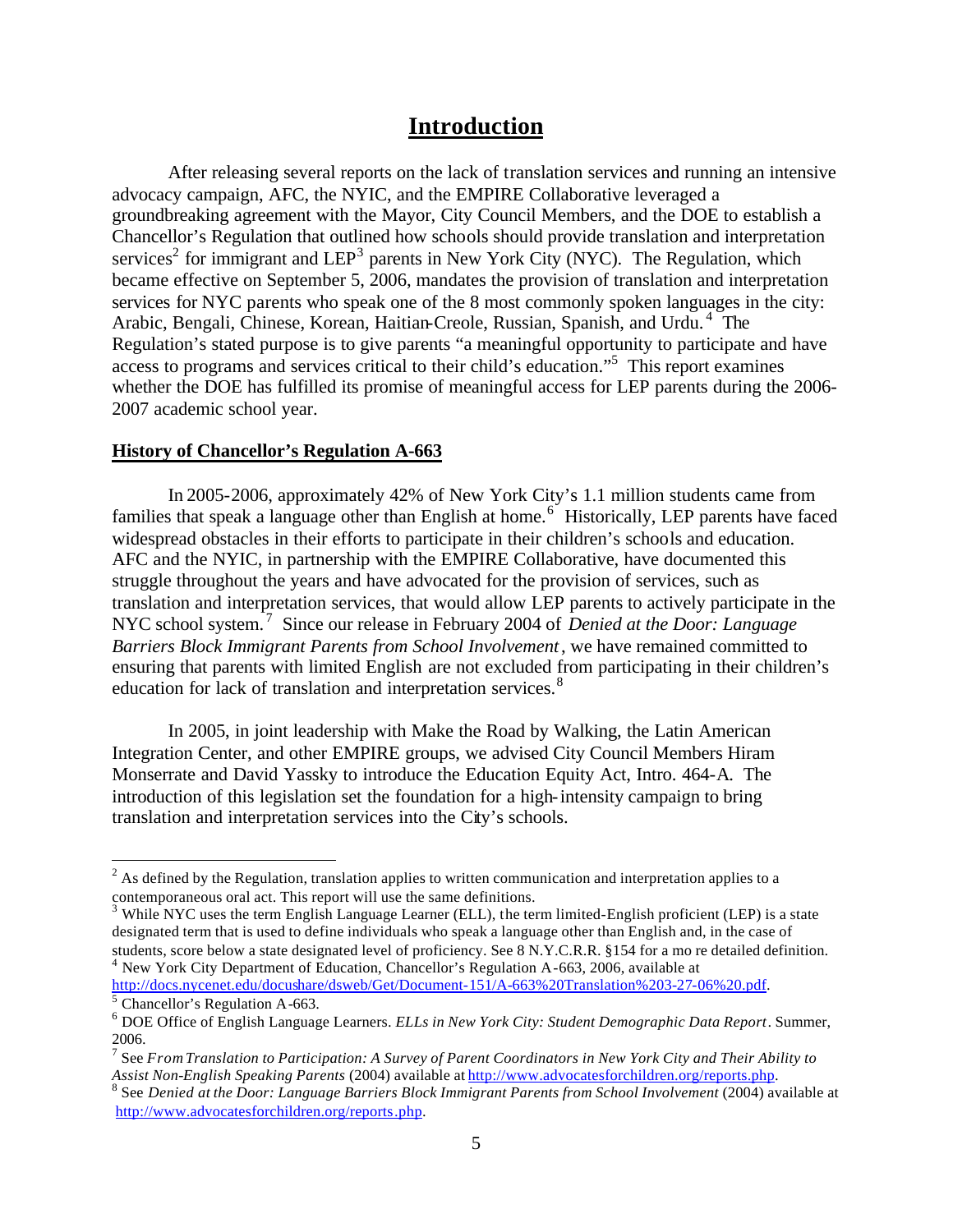Our multifaceted strategy generated and sustained widespread support for this issue and resulted in a major victory: on February 27, 2006, parents and community leaders joined Mayor Bloomberg, Speaker Quinn, Council Member Monserrate and Chancellor Klein in a major press conference making the provision of translation and interpretation services to parents NYC DOE policy and law. The new Chancellor's Regulation, which is based on model language we proposed, sets clear standards for when the DOE should provide language assistance; requires each school to come up with its own comprehensive language assistance plan; comes with \$2 million in additional funding, bringing the total program funding to over \$12 million; and is accompanied by a promise by the DOE to report to the City Council when language assistance is not provided due to funding limitations.At this time, the DOE also agreed to form a Translation and Interpretation Taskforce (T and I Taskforce) with community groups to review and strategize on the implementation of the Regulation.

Following the enactment of the Chancellor's Regulation, we have continued to press education and elected officials to support and implement a comprehensive system for service provision. We have held meetings with DOE representatives to stress our concerns regarding the provision of translation and interpretation services and monitoring the implementation of the Regulation. The EMPIRE Collaborative plays a leading role on the DOE's T and I Taskforce where we meet quarterly to discuss the services being provided to LEP parents and how translation and interpretation services can be strengthened at the school and city level. At these meetings, we have presented the substance of the findings outlined in this report.

#### **The Importance of Implementation**

 $\overline{a}$ 

While Chancellor's Regulation A-663 was a significant victory, the *implementation* of the Regulation is the real key to giving parents meaningful access to schools and the school system. Research has shown that one of the major factors in predicting a student's achievement in school is the extent to which a student's family is able to participate and become involved in their child's school and community.<sup>9</sup> Among other things, parental involvement is credited with helping students achieve better grades and better attendance and eroding the achievement gap between students. $10$ 

Making school-related information accessible to all parents is particularly important now as the DOE undertakes a large-scale restructuring effort that began this spring and will continue throughout the summer and next school year. As a result of this effort, there will be major changes in the day-to-day functioning of schools and how schools and administrative offices communicate with parents. Now more than ever, parents must stay actively involved and informed to navigate the school system effectively. Without the actual delivery of translation and interpretation services, a large number of parents will be effectively shut out of their children's schools. The provisions of this Regulation, if implemented correctly, could begin to

<sup>&</sup>lt;sup>9</sup> See summary of major research by National Education Association available at http://www.nea.org/parents/index.html.

 $\frac{10}{10}$  See National Coalition for Parent Involvement in Education review of research published by the Southwest Educational Development Laboratory (2002) available at http://www.ncpie.org/WhatsHappening/researchJanuary2006.html.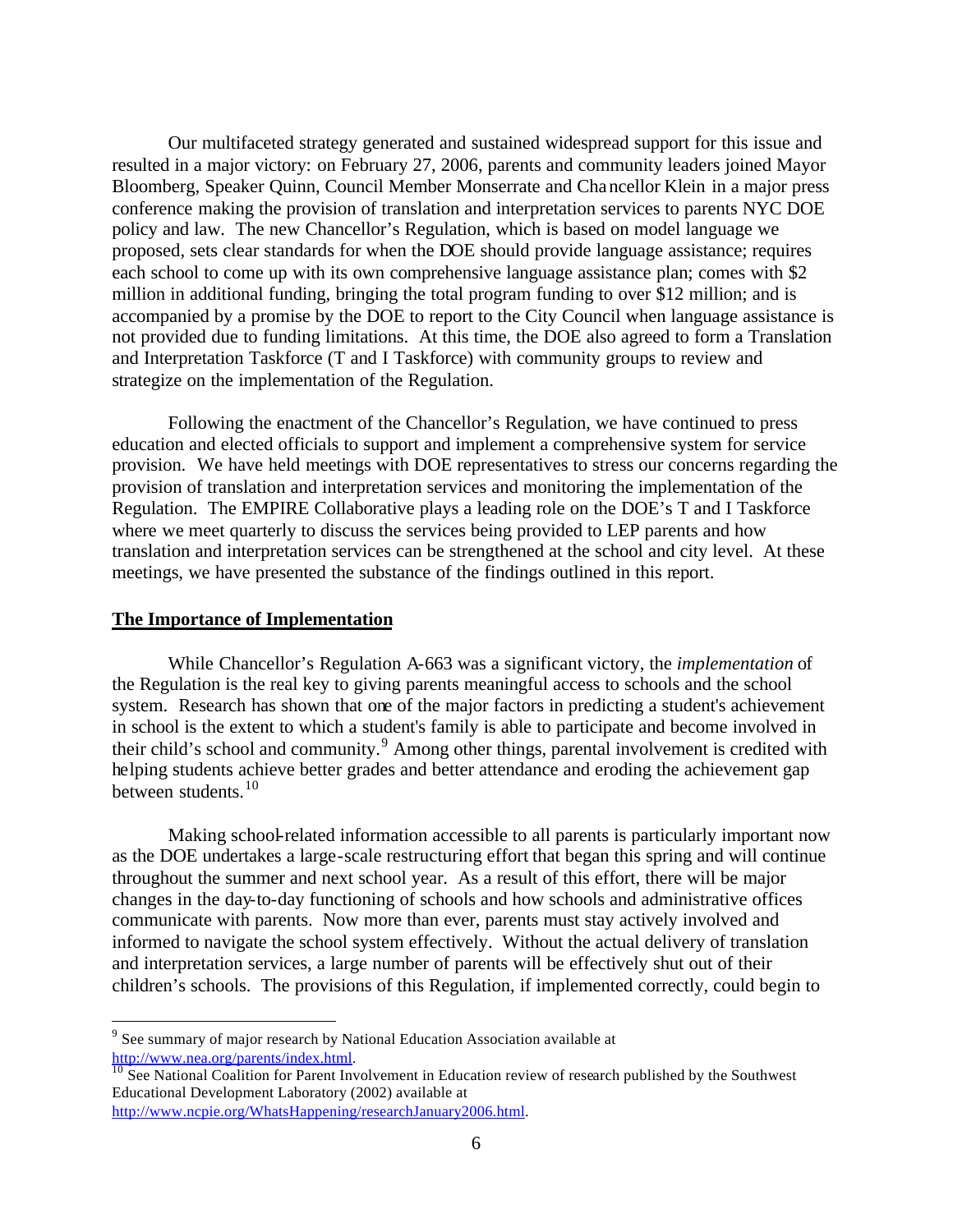facilitate families' participation in the NYC school system. As research shows, receiving information about a child's school and participating in a child's education benefits families in all  $commu$ nities.<sup>11</sup>

The failure of the DOE to provide basic language access to LEP parents stands in sharp contrast to recent public statements by the Mayor, Chancellor, and others affirming parent engagement as one of their top prioritie s. As detailed below, the DOE has missed many opportunities throughout this school year to provide LEP parents with translation and interpretation services. To move forward significantly on parent engagement, the DOE will need to address these major barriers to communication between parents and schools.

#### **Initial Efforts to Monitor**

 $\overline{a}$ 

Because of the importance of and need for this Regulation, we have followed its implementation closely. In the months leading to the Regulation's effective date, many parents and community members were still unaware of the new Regulation or the services it provides. As a result, AFC and the NYIC had to develop and disseminate our own fact sheets and flyers regarding the Regulation to schools, community groups and parents. Despite our requests to discuss and meet as a taskforce on the implementation of the Regulation, the DOE did little during the summer of 2006 to prepare for the Regulation's effective date of September 5, 2006.

Therefore, starting in late August 2006, the EMPIRE Collaborative set out to monitor whether or not the Chancellor's Regulation would be fully implemented in its first year and whether parents would actually receive the notices and services they were promised. As we will discuss later, our efforts in the beginning of the school year focused on monitoring High School Registration Centers and surveying Parent Coordinators. Our preliminary findings of service gaps were released in our Fall 2006 report, *A Bad Start to the School Year: Despite New Regulation Immigrant Parents Still Face Major Language Barriers*. <sup>12</sup> With the release of that report, we launched a yearlong monitoring effort to follow important provisions of the Regulation to see if they were being fully implemented. This report is the result of those efforts.

## **Features of the Chancellor's Regulation**

Chancellor's Regulation A-663 codifies many of the language access requirements set forth in Federal and State law into a clear framework for DOE personnel and school staff to follow. <sup>13</sup> The overall aim of the Regulation is to provide parents with access to their children's education by eliminating the language barriers that keep parents from being able to participate in a meaningful way.

 $11$  See National Coalition for Parent Involvement in Education citing research published by Chrispeels and Rivero, (2000) at http://www.ncpie.org/WhatsHappening/researchJanuary2006.html .

<sup>&</sup>lt;sup>12</sup> The report is available at: http://www.advocatesforchildren.org/reports.php.

<sup>&</sup>lt;sup>13</sup> For an overview of other laws and Regulations governing translation and interpretation services, please see our 2004 report *From Translation to Participation: A Survey of Parent Coordinators in New York City and Their Ability to Assist Non-English Speaking Parents*, available at: http://www.advocatesforchildren.org/reports.php.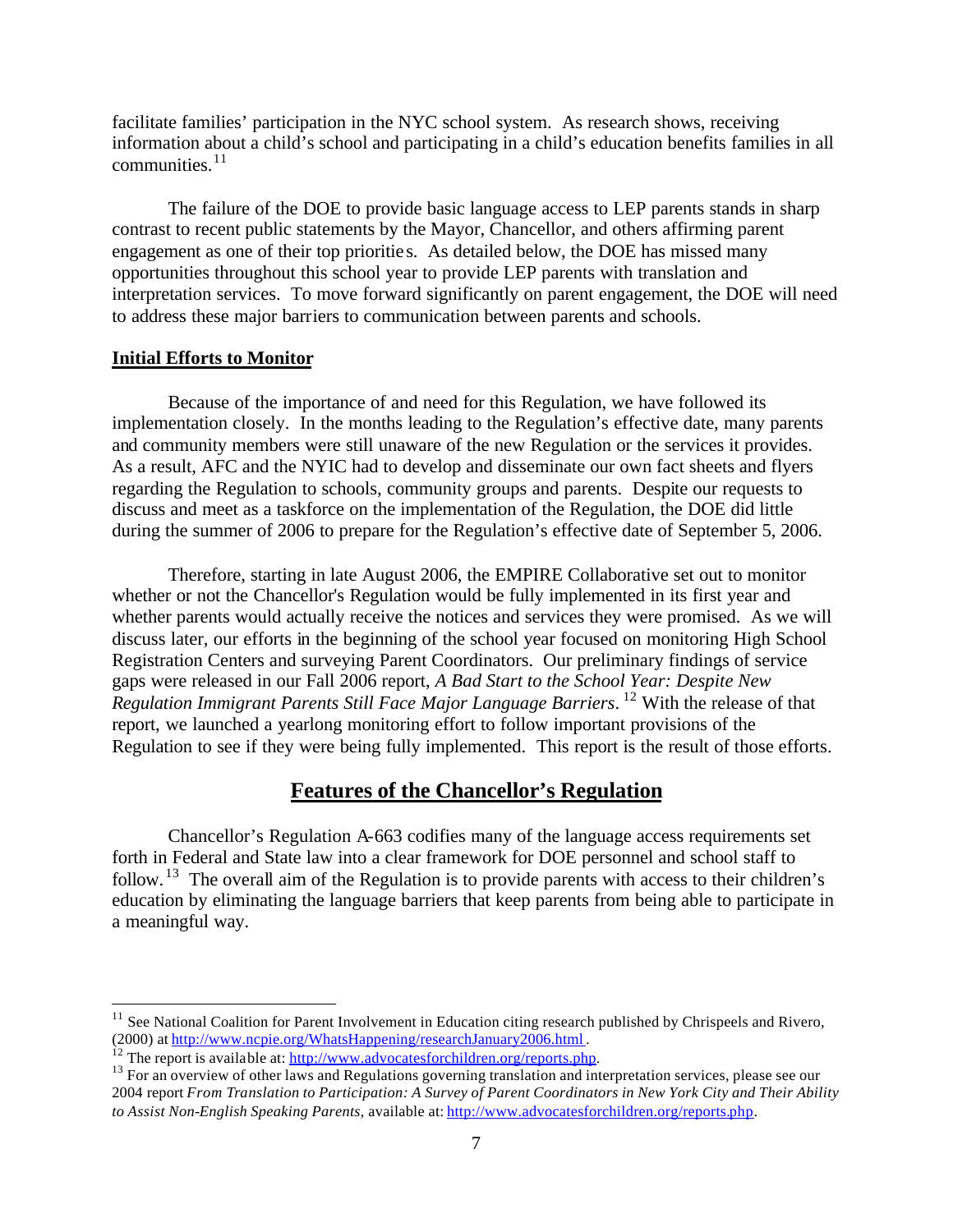As part of this process, parents are to be given notice of their rights under the Regulation, and schools and offices are generally responsible for giving each parent who qualifies for services written notification of their rights and instructions on how to obtain services. In particular, each school is required to have signs posted in the eight most common languages informing parents of their rights to translation and interpretation.

The Regulation also sets forth a requirement that schools and DOE offices provide interpretation services for parents and translate documents that are important to a child's education. To do this, the DOE has allocated approximately \$6.4 million to schools.

In response to our advocacy and in order to facilitate the translation of documents and interpretation at events or meetings that are essential to a student's education, the Department of Education created a Translation and Interpretation Unit (T and I Unit) in 2005 to provide services citywide.<sup>14</sup> The T and I Unit offers centralized translation and interpretation services and oversees the provision of multilingual telephone conference services. The T and I unit also coordinates interpretation at citywide and district-wide events. This year, the T and I Unit received approximately \$5.5 million to provide services.

#### **The core elements of the Regulation require:**

- Schools to identify the primary language spoken by a student's parent and determine whether the parent needs language assistance to communicate with the DOE within 30 days of enrolling a student;
- Schools to address the translation and interpretation needs of parents as they develop their Comprehensive Educational Plans. As part of these plans, schools should be prepared to provide translated documents and interpretation services at group and one-onone meetings;
- The T and I Unit to identify and translate documents containing critical information regarding a child's education, which are communicated to all or substantially all parents. This includes registration materials and report cards;
- Schools to provide parents with translation of any documents that contain information about their specific child's health, safety, special education entitlements, or legal or disciplinary matters, or any documents relating to parental permission or consent;
- Schools to provide interpretation services to the maximum extent possible for parents who request services in order to communicate with DOE or school staff regarding critical information about their child's education;
- The provision of services at Citywide or Regional meetings such as Panel for Educational Policy meetings, Citywide English Language Learner (ELL) parent meetings, Community Education Council meetings, and other Citywide or Regional parent meetings organized by central or Regional offices; and

 $\overline{a}$ <sup>14</sup> The DOE's Translation and Interpretation Unit website is available at: http://schools.nyc.gov/Offices/Translation/default.htm.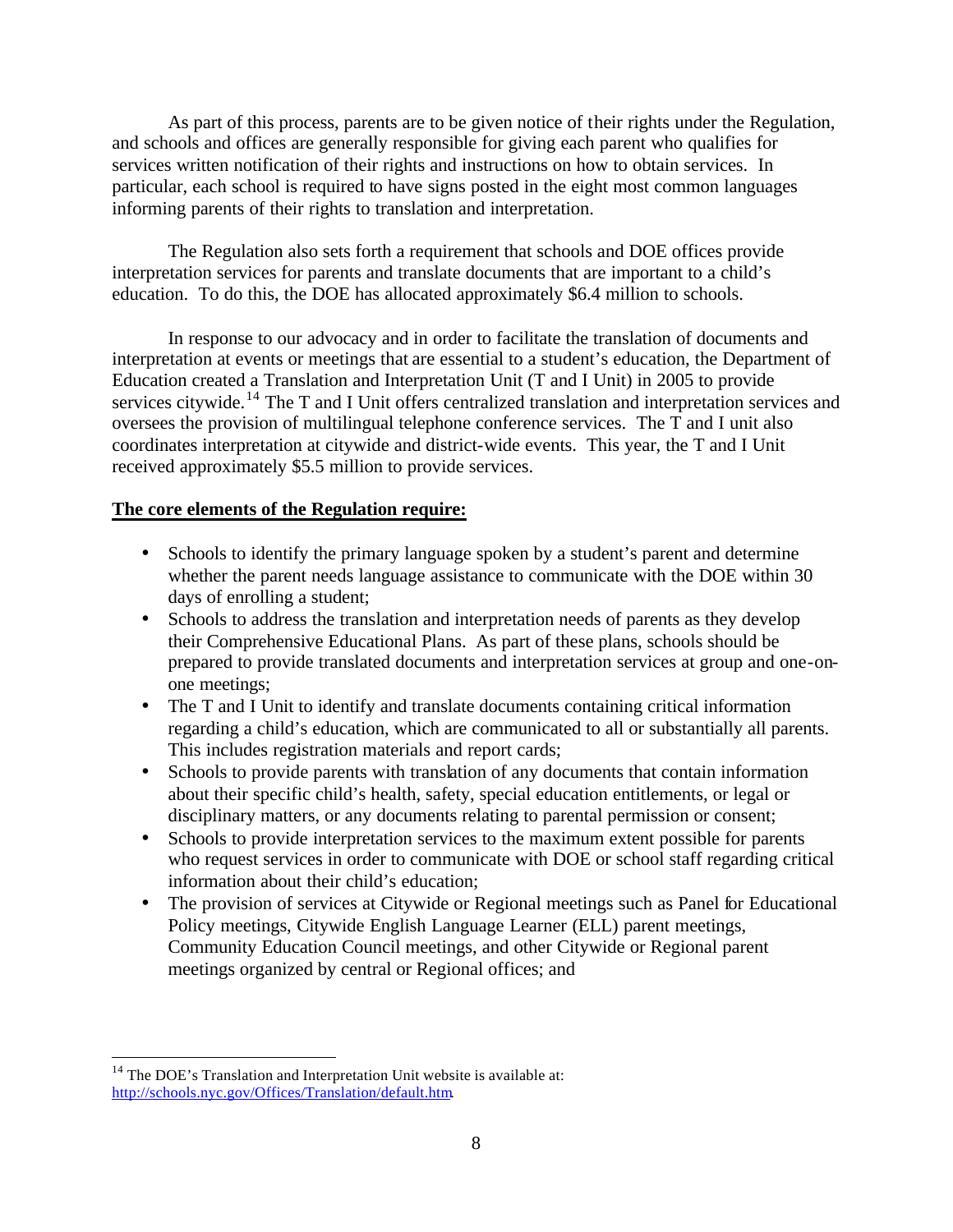• Signage and notices at schools, at central and Regional offices and on the DOE's website that inform parents of their rights to translation and interpretation. Signs must be posted in a conspicuous location at or near the entrance.

The Regulation applies citywide and it applies to the eight most commonly spoken languages in New York City: Arabic, Bengali, Chinese, Haitian-Creole, Korean, Russian, Spanish, and Urdu.<sup>15</sup> However, schools that have parent populations of 10% or more that speak one language not covered by the Regulation are also required to provide translation and interpretation services to those parents under the Regulation.  $16$ 

Funding for mandated translation and interpretation services is largely provided by the DOE. The DOE has also provided additional funds for schools to provide their own translation and interpretation services through Title I, Title III, and/or tax levy funds.<sup>17</sup> Funds going to schools should be used to provide services above and beyond what is mandated by State and local laws and what is provided for by the T and I Unit. Schools have some discretion on the use of these funds.<sup>18</sup> Among the approved uses listed by the DOE are the retranslation of materials that come from the T and I Unit, the purchasing of services for training programs, and the general purchasing of services related to providing translation and interpretation services.<sup>19</sup> However, the monies given to schools cannot be used to supplement the T and I services that schools are legally mandated to provide, such as Special Education Educational Planning Conferences. $^{20}$ 

#### **Translation and Interpretation Taskforce**

The EMPIRE Collaborative has played a key role in the T and I Taskforce, which resulted from our original agreement with the DOE and City Hall that gave rise to the Regulation. This year, we met three times to discuss the services being provided to LEP parents and how translation and interpretation services can be strengthened at the school and city level. At these meetings, we have presented the substance of the findings outlined in this report.

While DOE representatives at the T and I Taskforce have shown concern about our findings of substantial lapses in mandated services and worked to correct school-specific problems, we have not seen the type of system-wide outreach, training, and oversight necessary to eliminate language barriers in our schools. For instance, Make the Road by Walking shared its findings on the lack of signage throughout District 32 and were successful in getting the problem largely corrected within a few weeks, but by the end of the school year, there were many other schools in the city that still did not have appropriate signage. In another instance, when we told the Office of New Schools about the lack of translated materials for students to

 $\overline{a}$ <sup>15</sup> Chancellor's Regulation A-663.

<sup>&</sup>lt;sup>16</sup> Chancellor's Regulation A-663.

<sup>&</sup>lt;sup>17</sup> New York City Department of Education, School Allocation Memorandum, No.52, FY07, available at: http://schools.nyc.gov/NR/rdonlyres/40FB90C0-A485 4442-B42F-5FBDA704E3A6/13524/SAM54.pdf. <sup>18</sup> School Allocation Memorandum, No.52.

<sup>&</sup>lt;sup>19</sup> School Allocation Memorandum, No.52.

<sup>&</sup>lt;sup>20</sup> School Allocation Memorandum, No.52.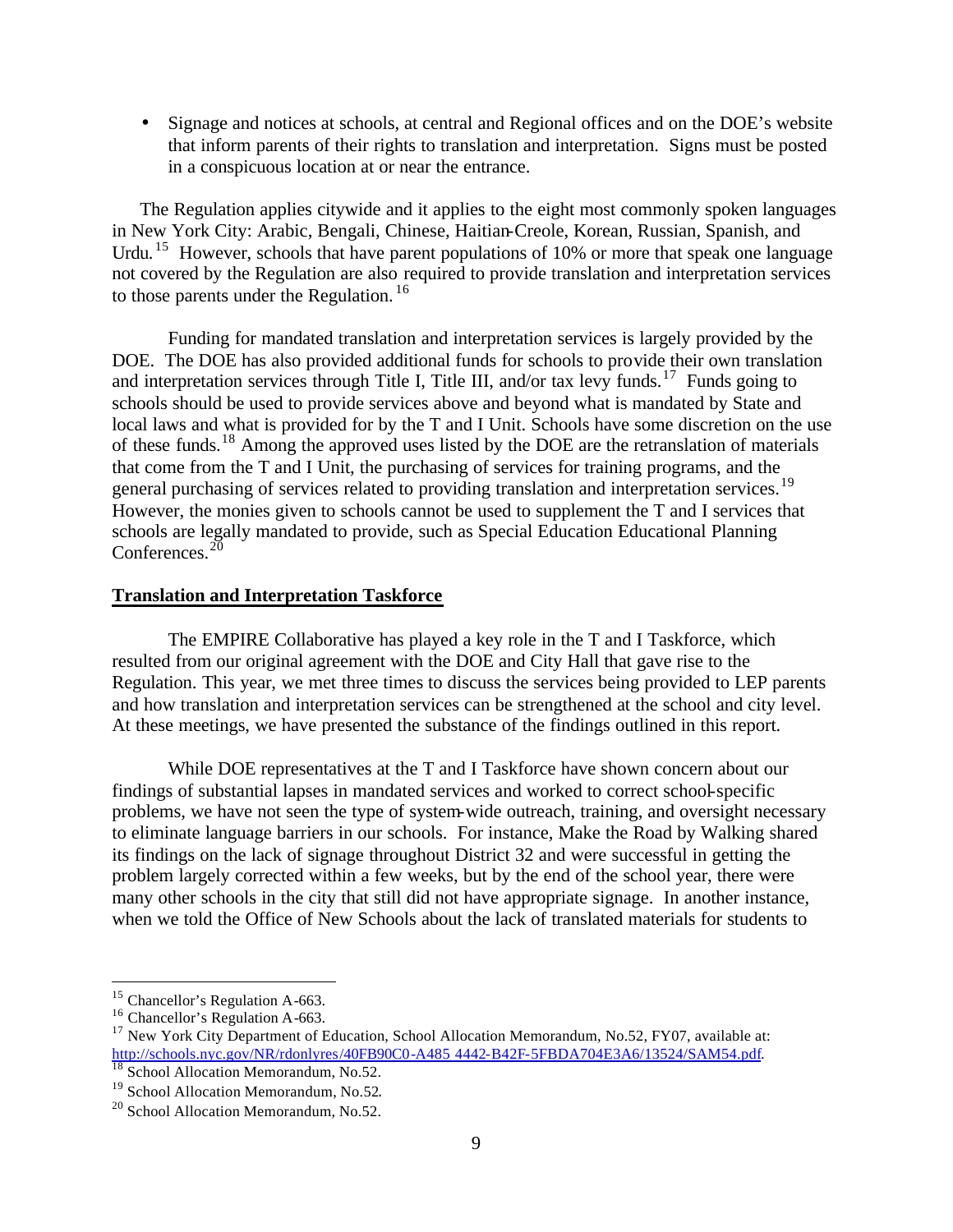apply to small schools, we received a reply a month after the application deadline had passed and were unable to disseminate this important information to parents and students.

The DOE appears to be relying on our monitoring to react to problems with the implementation of the Regulation, instead of developing a system for finding and addressing problems on its own. As of the publication of this report, the DOE does not have a designated individual or office to monitor and ensure that schools are in compliance with the Regulation nor does it have an office that monitors the quality of services provided by the T and I Unit. When asked about the complaint process for services lapses, the DOE has suggested that parents call 311 and lodge a complaint there. According to DOE representatives, the Mayor will, at least yearly, look at all complaints logged through 311. However, it is unclear what the Mayor or DOE will do with those complaints or if there will be follow up with schools or DOE offices that are not providing mandated services.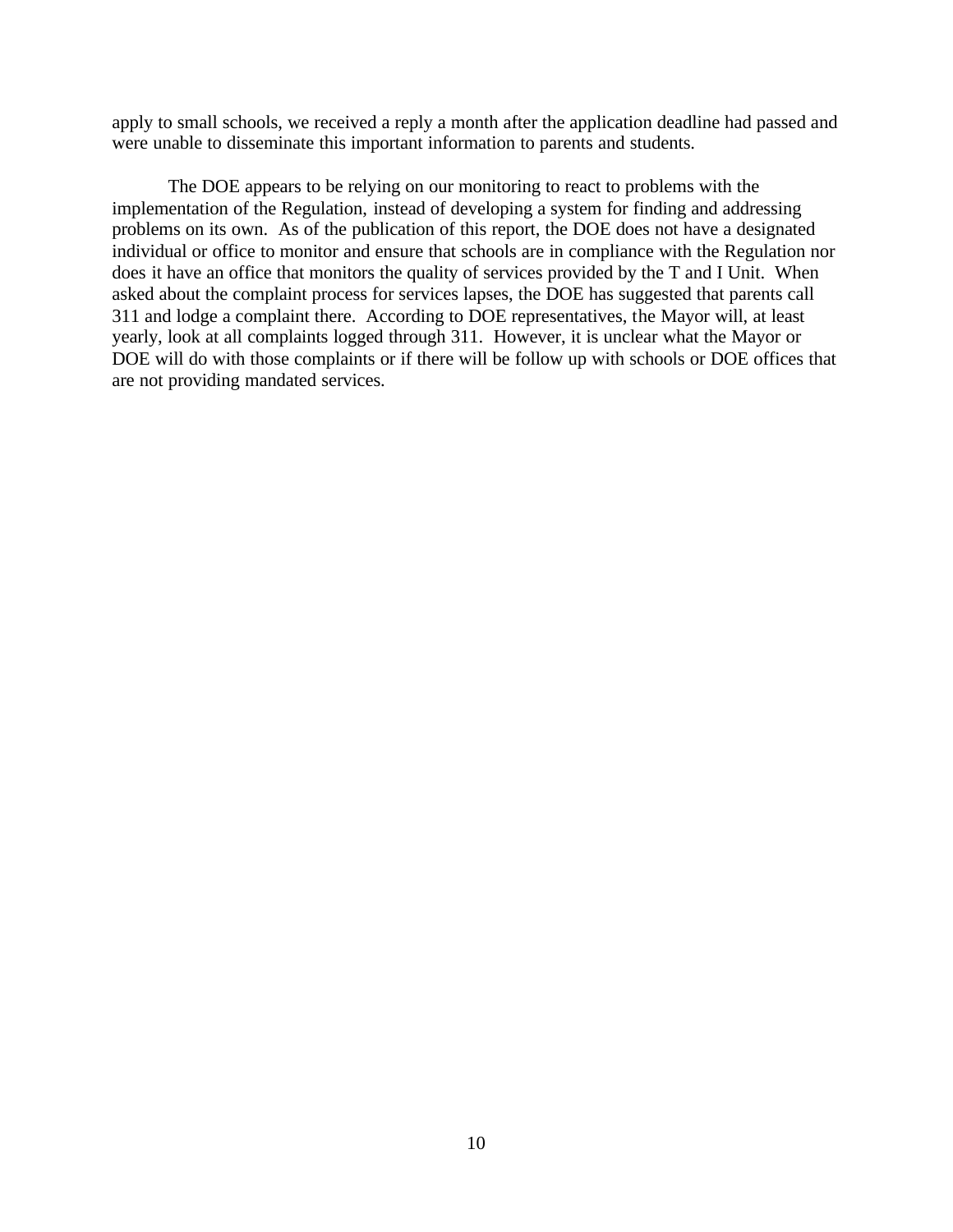## **Methodology**

In order to monitor whether or not the Regulation was being implemented, the EMPIRE Collaborative decided to look at individual sections of the Regulation to determine if those requirements were being met and whether those services were being provided.

We did so using three broad approaches:

**1). Site Visits:** To see whether notice requirements were being met, we visited and monitored schools, Borough High School Fairs, High School Registration Centers, and Regional Offices. Since parents often receive information at Borough High School Fairs that can shape their child's educational experience and are required to make important decisions about their child's education at High School Registration Centers, we decided to monitor both to see if the DOE was providing mandated services and signage and whether LEP parents could navigate these events. Similarly, we visited schools and Regional Offices, which are often a parent's first point of contact with their child's school or the DOE, to see if proper signage was available to make parents aware of their rights. In total we conducted 104 visits from August 2006 through May 2007.

**2) Surveys:** To see what services were being provided to parents, two surveys were used in the Fall and Spring to get information from parents and students at Parent-Teacher conferences. We focused on Parent-Teacher conferences because they are pivotal to parental access and knowledge of their child's education. The Parent-Teacher conference also affords the DOE several opportunities to implement the Regulation by providing translated materials, such as report cards, to parents and offering on-site interpretation services for parents to communicate with teachers and staff. In addition, a third survey was administered in May and June to ask parents for background information and questions about the types of services they received throughout the year.

In total we received 881 surveys. For the first two surveys, parents were surveyed outside of schools during 2006-2007 Fall and Spring Parent-Teacher conferences. For the third survey administered in May and June of 2007, the parents surveyed were largely community members of groups in the EMPIRE Collaborative. During all three survey periods, approximately three quarters of the parents surveyed did not speak any English at all, with the rest of them largely speaking another language and some English. Overall, over 20 languages were spoken by the parents surveyed, including the 8 languages covered by the Regulation, with Spanish, Chinese, Russian, and Haitian-Creole being the most common. Please see the Appendices for copies of the three surveys used.

**3). Focus Groups:** Finally, in order to gain a more detailed understanding of what parents need at the school and citywide level, we conducted focus groups with immigrant parents. In particular, we asked parents to focus on where the DOE had been successful and where services could be improved. In total, we conducted 14 focus groups involving over 100 parents. Focus groups were conducted in Chinese, Haitian-Creole, Spanish, and Russian. Please see the Appendices for copies of the focus questions asked.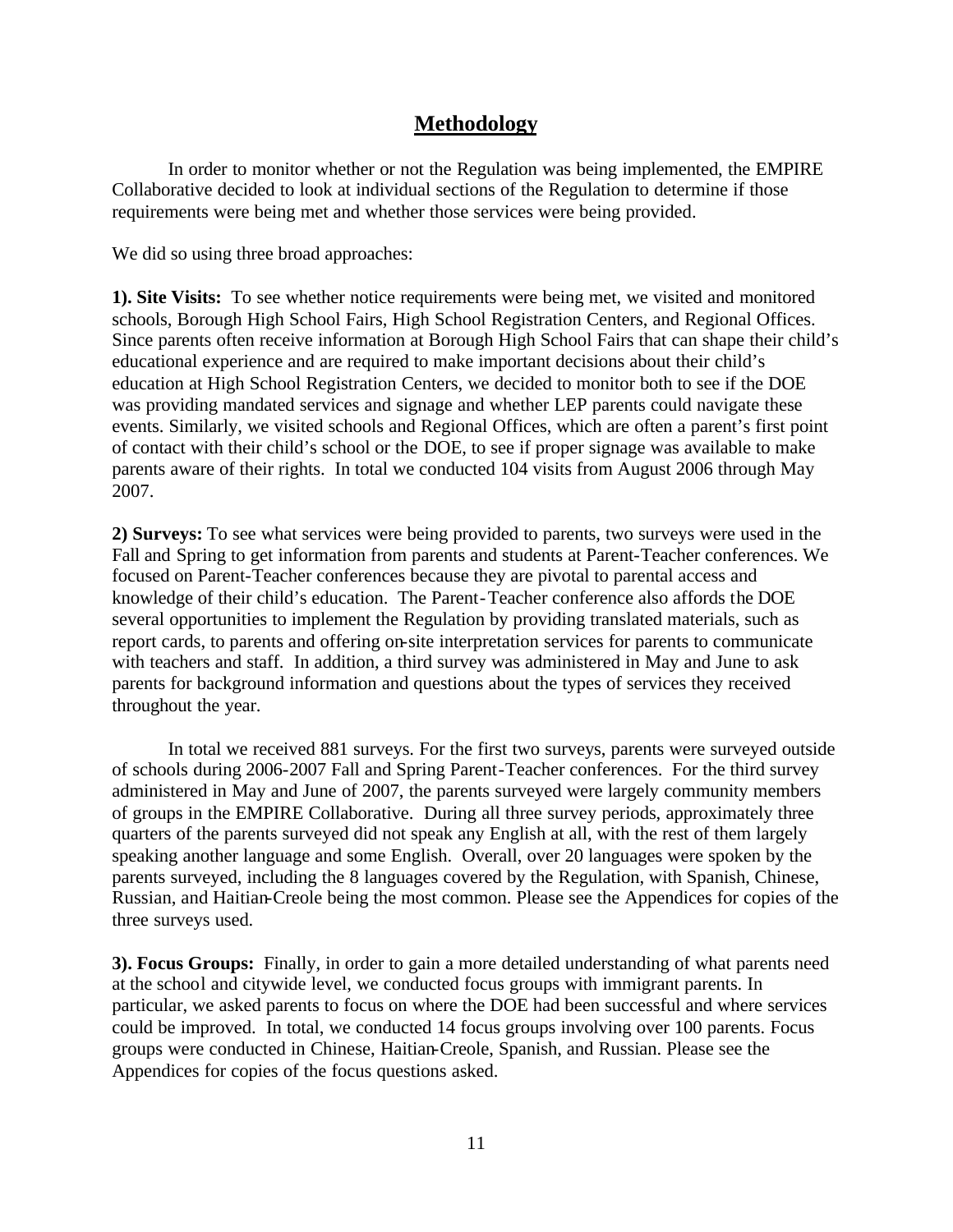In total, the EMPIRE Collaborative conducted 104 visits and observations, surveyed 881 parents, and conducted 14 focus groups with more than 100 parents in Spanish, Russian, Chinese, and Haitian-Creole.

#### **Problems Faced by LEP Parents and Volunteers Conducting Our Surveys and Visits**

While we were able to look for signage at points of entry to schools, our ability to look further was often hindered by school staff who would not allow our staff and volunteers, who oftentimes were LEP parents of children at that particular school, to enter the schools to look for signage requirements or ask for copies of translated materials and blank forms. Indeed, our inability to access schools is problematic not just because it hindered our visits, but because it demonstrates some of the problems that parents typically face in accessing their children's schools. At one school in Brooklyn, our volunteers were literally run off the school property by the principal who threatened to call the police and asked parents not to speak to us.

 Our monitors had particular difficulty dealing with school security officers, who often stopped them from entering by asking them for identification or turned them away for lack of an "appointment." In describing their interactions with guards, our volunteers used words such as "unpleasant" and "rude." Many of these security officials were also monolingual, and their inability to communicate with LEP parents and volunteers aggravated the situation. We are concerned that LEP parents face similar barriers as they attempt to enter their children's schools.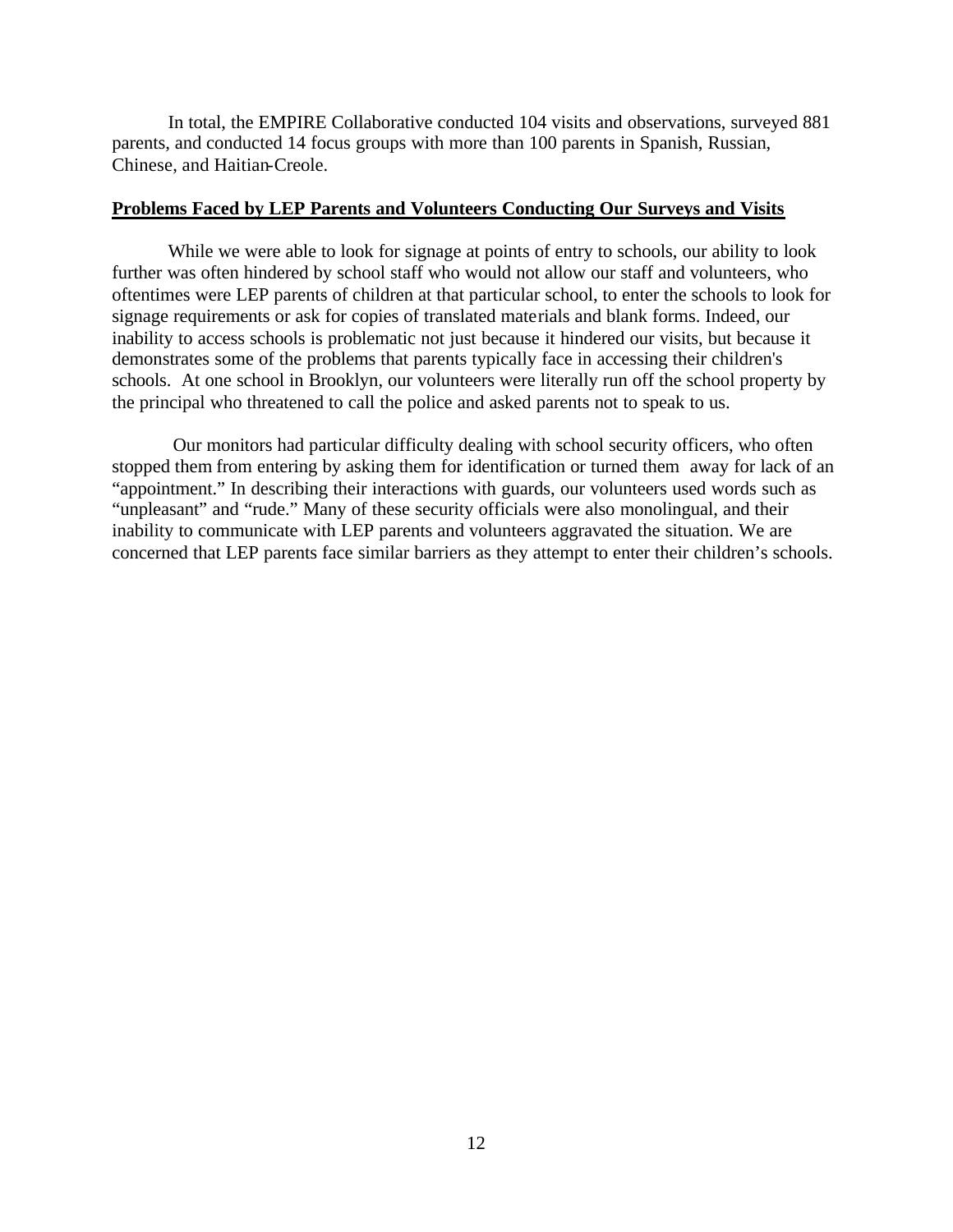## **Findings**

The beginning of the school year brought the promise of a language access Regulation that would allow hundreds of thousands of NYC's immigrant and non-English speaking parents to meaningfully participate in their children's education. Yet, our findings show that the DOE is far from meeting its promise of meaningful language access. With one academic year complete, there is room for a great deal of improvement.

#### **A Bad Start to the School Year: Our Preliminary Findings**

Our previous report, *A Bad Start to the School Year*<sup>21</sup>, which focused on the implementation of the Regulation in August and September of 2006, detailed service lapses at High School Registration Centers, which are responsible for informing parents of high school options and generally placing high school students who are either new to the system or who do not have a high school placement for the year. Yet monitoring visits to 13 of the 15 centers revealed that **many centers lacked translated forms and signs, on-site interpreters, and a general knowledge of where to find resources in languages other than English. The problems were even more pronounced for languages other than Spanish.** We received complaints that one center sent students to Richmond Hill High School to enroll with enrollment letters only in English regardless of the language the parent and student spoke.

As part of that initial report we also conducted a survey of Parent Coordinators, who are supposed to be parents' first stop in their search for information about their child's school; the system in general; or for issues or concerns which need to be addressed at the school, and we found that Parent Coordinators are typically unaware of the new requirements for translation and interpretation services and the additional funding within their schools to assist with translating documents and providing interpretation services at meetings. For more details about our findings, please see our report.

Because we found such widespread gaps in services and a lack of general awareness about the Regulation at such a critical time of year, we released our preliminary findings with the intention of motivating the DOE to step up its efforts to fully implement the Regulation so that parents could make critical decisions about their children's school placements and services before it was too late. Unfortunately, as this report shows, service gaps are still prevalent and, in many schools and DOE Offices, the norm.

## **On-Site Visits and Observations**

Part of our monitoring efforts included making school and site visits throughout the academic school year. We visited over 51 schools in all 5 of NYC's boroughs and looked for the following four things: (1) posted signs that would fulfill the Regulation's signage requirements informing parents of their rights, (2) translated copies of a parent's bill of rights, (3) translated blank emergency cards and (4) availability of translated documents and interpretation services. We focused on signage and the availability of the bill of rights because this was the first year of

 $\overline{a}$ 

<sup>&</sup>lt;sup>21</sup> The report is available at:  $\frac{http://www.advocates for children.org/ reports.php.}{}$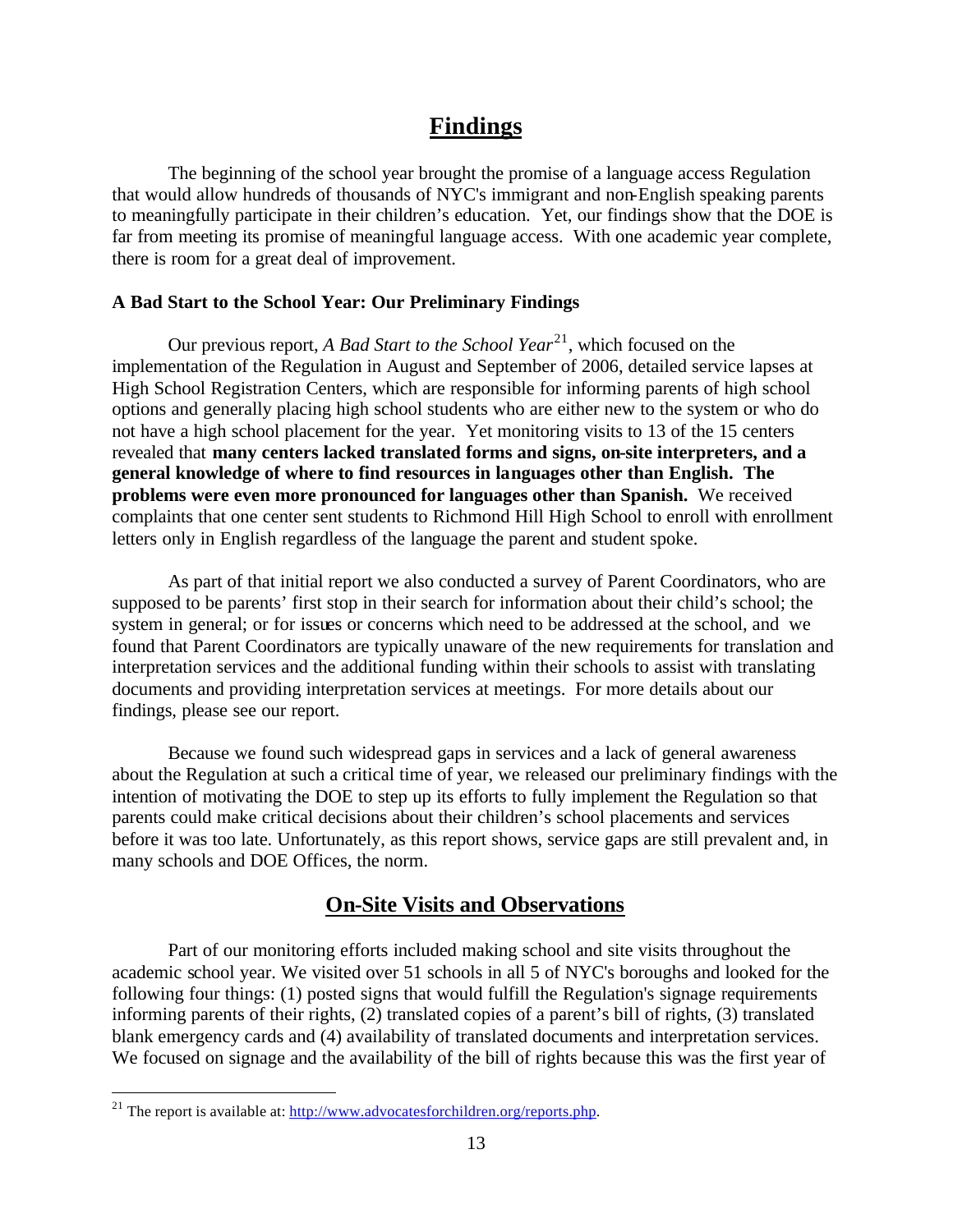the Regulation, and parental notice and an opportunity to learn about one's rights were extremely important. We also chose emergency cards because of their essential function of communicating vital information about a student's health and safety. However, due to an inability to access most schools because of security personnel and uncooperative school staff, our findings below largely detail our findings regarding mandated signage.

#### **Missing Signage**

*More than 70% of schools we visited during the school year failed to have signs visible at or near the entrance of the school as mandated by the Regulation.* Although the DOE provides copies of translated signs in the 8 covered languages for schools to use, it is unclear whether schools knew of the availability of these signs since at least two schools we visited had school-made signs posted with information only in Spanish or Chinese. On a positive note, our results show a great deal of improvement as the year progressed; none of the schools surveyed from September to November displayed signs while over 40% of schools we visited after December 2006 met signage requirements.

In addition, when we were allowed to access the schools we noticed a very important trend: the schools that had signs posted at or near the entrance often also had the other translated materials we had targeted.Of the over 40% of schools that had signs posted after December, 86% also had the other materials we targeted while 88% of the schools that did *not* have signs posted also *did not* have translated parents bills of rights and emergency cards. This correlation shows that schools who meet one part of the Regulation and know of their responsibilities will likely meet their responsibilities under other aspects of the Regulation.

Along with visiting schools, we also visited every Regional Office at least once to look for signage. Under the Regulation, District and Regional Offices have signage requirements similar to those for schools. Despite the ease with which these offices can comply with these requirements (hanging pre-made signs near the entrance), we found major lapses in compliance at the regional office level. We visited every Region in NYC at least once in February and March of 2007 and found that at *over 90% of our visits to Regional Offices no signs were posted.* Only Region 4 had the proper signs posted. At other Regions, our volunteers were met by staff that generally did not know about the Regulation or its mandate that Regions post signs and provide translated materials. Indeed, a staff person at one Region was so confused by our request that she sent our volunteer to a day care center in the same office building to ask for help.

#### **Other Examples of Service Lapses**

As part of our monitoring efforts, we also visited Regional Committees on Special Education, suspension hearings, and several Citywide meetings sponsored by the DOE. Our findings during these visits parallel our findings at schools and Regional Offices. For example, *none* of the 4 Committee on Special Education offices that we visited had translated signs posted at or near their entrances. During our visits to suspension hearings, we regularly saw lapses in translation services. It was common to see parents struggling to understand notices and letters given to them in English. Indeed, the lack of translated materials at suspension hearings is so pronounced that throughout the school year, even with the Regulation in effect, parents have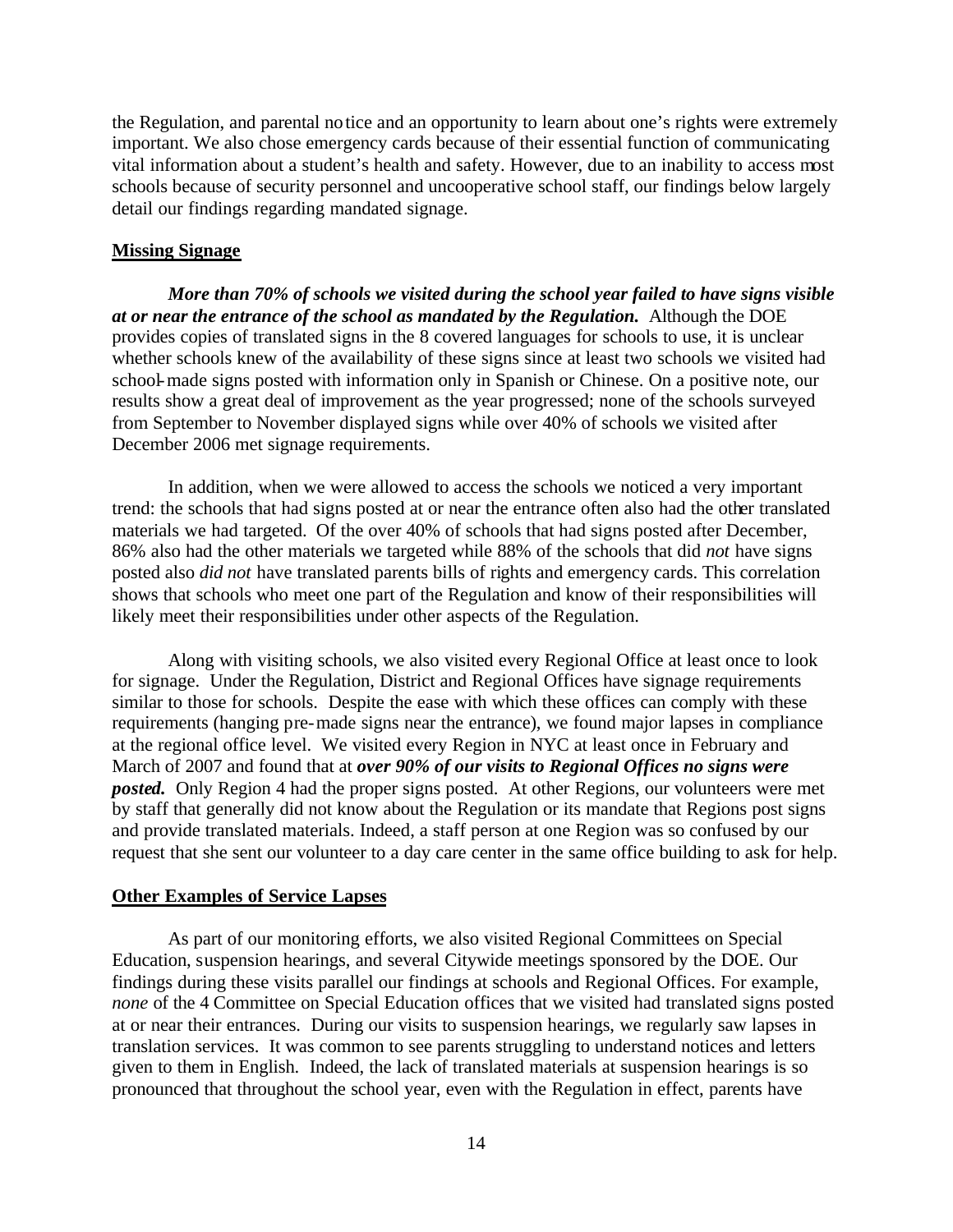called AFC staff for assistance with reading the charges against their children. We attended about a dozen PTA meetings to monitor and/or to give information to parents and we saw similar lapses in services, with interpretation services being provided in Spanish but not in any other language and materials being disseminated only in English. Similarly, at most citywide meetings, including Panel for Educational Policy meetings, that we visited, there were no interpretation or translation services being provided to parents with one meeting official mentioning that that they had tried but were unable to secure services.

## **Fall and Spring Surveying**

#### **Translation and Interpretation Services During Parent-Teacher Conferences**

When we surveyed parents at Parent-Teacher conferences, we specifically wanted to find out whether parents were receiving notices to attend Parent-Teacher conferences and whether they were written in a language that parents could understand. We found that although most parents were receiving notices for these meetings, the letters were often not in a language that parents could understand. As mentioned earlier, the Regulation mandates that schools determine parental language needs within 30 days of enrolling a student, so all parents should be receiving notices in a language that they can understand. In terms of receiving notices to attend Parent-Teacher conferences, **the vast majority, or 86%, of parents surveyed in both the Fall and Spring received a notice. Yet, when asked if these notices were translated into parents' primary languages, 37% of parents said no.**

Since we only surveyed parents who actually came to Parent-Teacher conferences despite a lack of notice or translated notice, one could assume that a number of parents who did not receive proper notice stayed home.<sup>22</sup> Therefore a large portion of LEP parents may not understand that they are invited to attend Parent-Teacher conferences at all and may be losing out on an opportunity to interact with their children's teachers.

#### **Translated Report Cards**

 $\overline{a}$ 

Report cards are an extremely important mechanism to help parents follow their children's progress and determine when their children may need additional assistance with school work. Despite the critical importance of providing report cards in a language that parents can understand, the DOE is still lagging in providing translated report cards to parents. Our elementary and middle school survey also asked parents if they received translated report cards during Parent-Teacher conferences. Again, we found that the vast majority of parents in both the Fall and the Spring had received their child's report card, but a substantial number did not receive a translated report card. Most, or 82%, of parents surveyed said that they had received a report card, but only 36% of parents said they had received a translated report card. **Therefore,** 

<sup>22</sup> In a recent report, *So Many Schools, So Few Options* (2006), the EMPIRE Collaborative in coordination by the NYIC and AFC, detail how immigrant parents largely rely on informal networks to receive information and learn about schools. The fact that parents were attending the Parent-Teacher conferences without having received notices testifies to the many mechanisms that parents use to participate in their child's education. The report is available at: http://www.advocatesforchildren.org/pubs/2005/ellsmallschools06.pdf.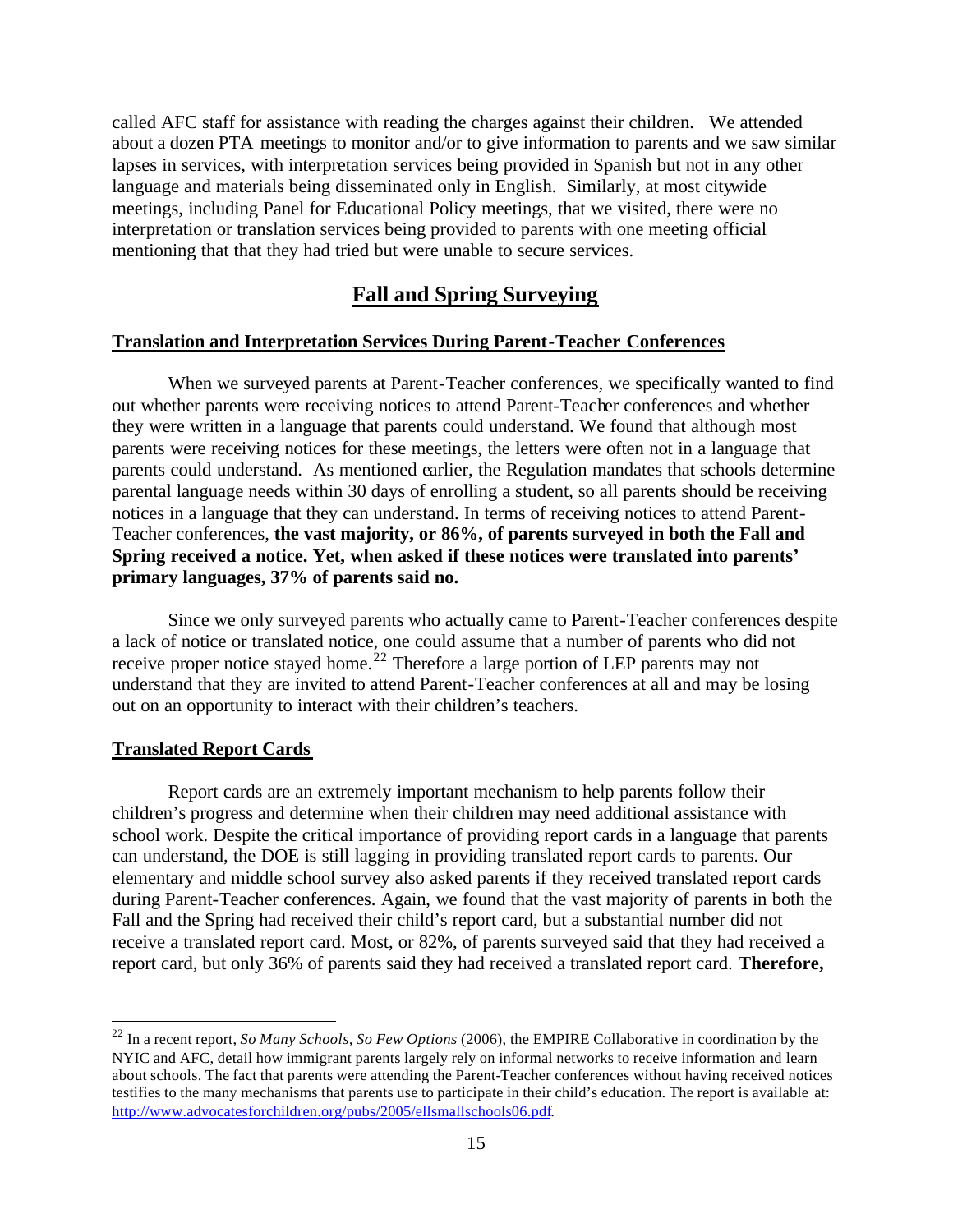**about 18% of parents are not receiving report cards while an additional 64% are receiving report cards they cannot understand.**



This finding is particularly troubling because student report cards are one of the main ways in which schools communicate student performance to parents and records by which parents can gauge student progress over time. Even more troubling is that we have been pushing the DOE to provide translated report cards for over three years, and they were the main proponent for the Chancellor's Regulation. It is important to note that the DOE has translated templates of the report cards into the eight most common languages, but that many schools continue to use old report card templates either because they are unaware of the transla ted versions or because they have customized school report cards that they have not translated. Even if teachers or school staff translate report cards for parents at meetings, parents may not be able to understand their children's progress or lack of progress over longer periods of time and will not have the information they need to work with their children at home, ask for additional help for their children or advocate for changes in their children's services or programs when necessary.

#### **Interpretation Services**

A substantial percentage of parents could not communicate with school staff even when they attended Parent-Teacher conferences. In our high school survey, **30% of parents were not able to understand the teachers and staff at the Parent-Teacher conferences, and 46% said that they could not communicate with the teachers and staff.** Therefore, a substantial number of parents who made the effort to attend Parent-Teacher conferences to find out about their children's progress could not meaningfully participate in these meetings. We found that some students were asked to interpret for their parents or for other parents, particularly at the high school level.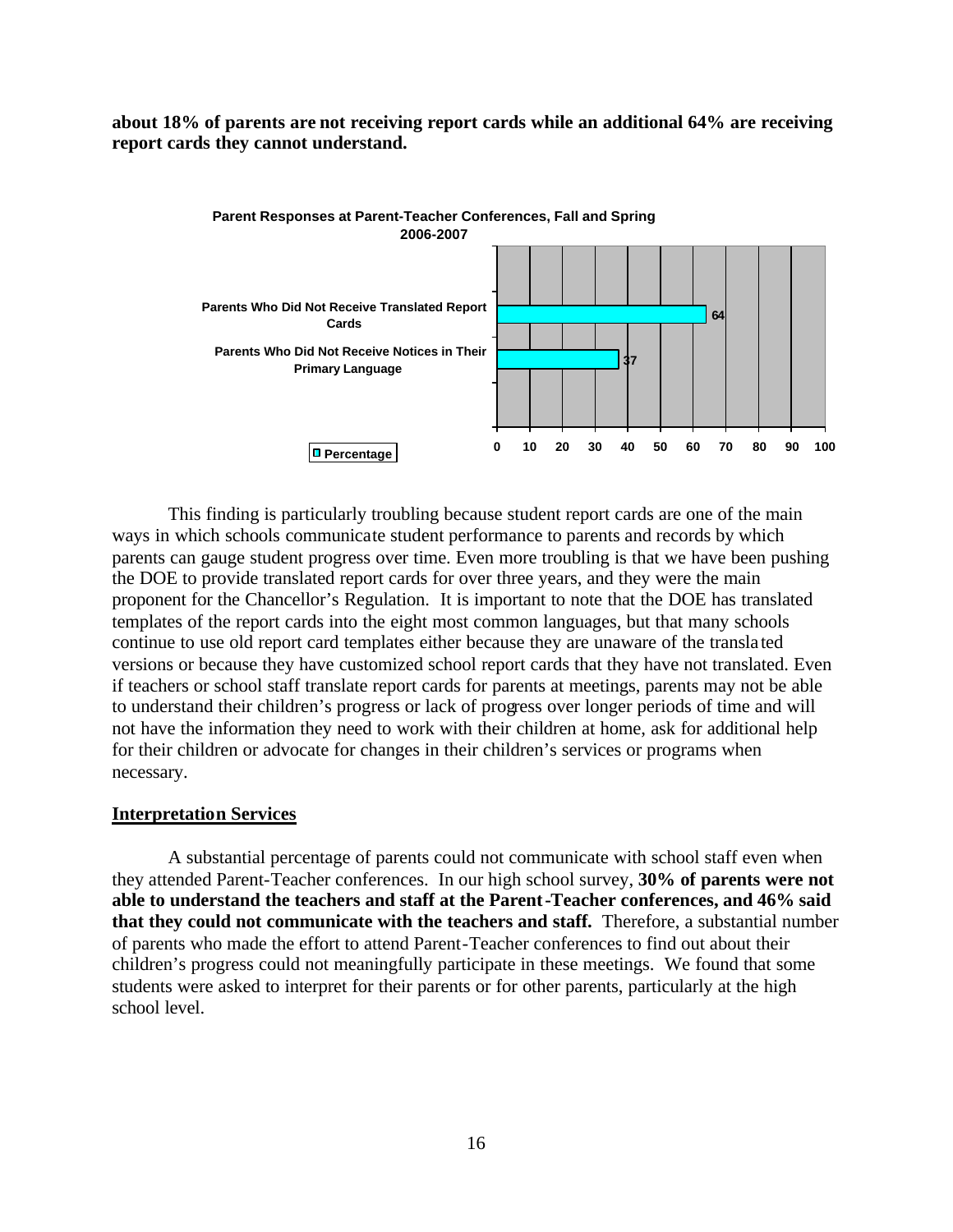

Schools rely on Parent-Teacher conferences to have more in-depth interaction and meaningful conversations with parents about students' needs, strengths, weaknesses and progress or lack of progress. Our findings show that even with the promulgation of Chancellor's Regulation A-663, a substantial number of LEP parents are still not afforded meaningful access to these critical conversations. Furthermore, many of these parents are not being provided with translated information about their child's performance. Without even the most basic information about their children's performance or a way to communicate with the school staff responsible for educating their children, many LEP parents are prevented from being actively involved in their children's education.

#### **Survey at the End of the School Year**

The final survey that we conducted was designed as a way for us to find general patterns in the implementation of the Regulation. We found that only 40% of the 474 parents we surveyed were aware of the DOE's interpretation and translations services, meaning that **60% of parents were not aware of the language services to which they are entitled.** Sixty-two percent of parents surveyed had not received letters informing them of their language access rights, and only 41% of letters received were in a language that the parents understood. Further, only 49% of parents reported seeing signs in their children's schools that told them of the interpretation and translation services that were available to them. Although the Regulation had been in effect for almost an entire academic school year, 60% of all parents in this survey did not know of their rights under the new Regulation, and 64% of parents in this survey reported that the report cards they received had not been translated.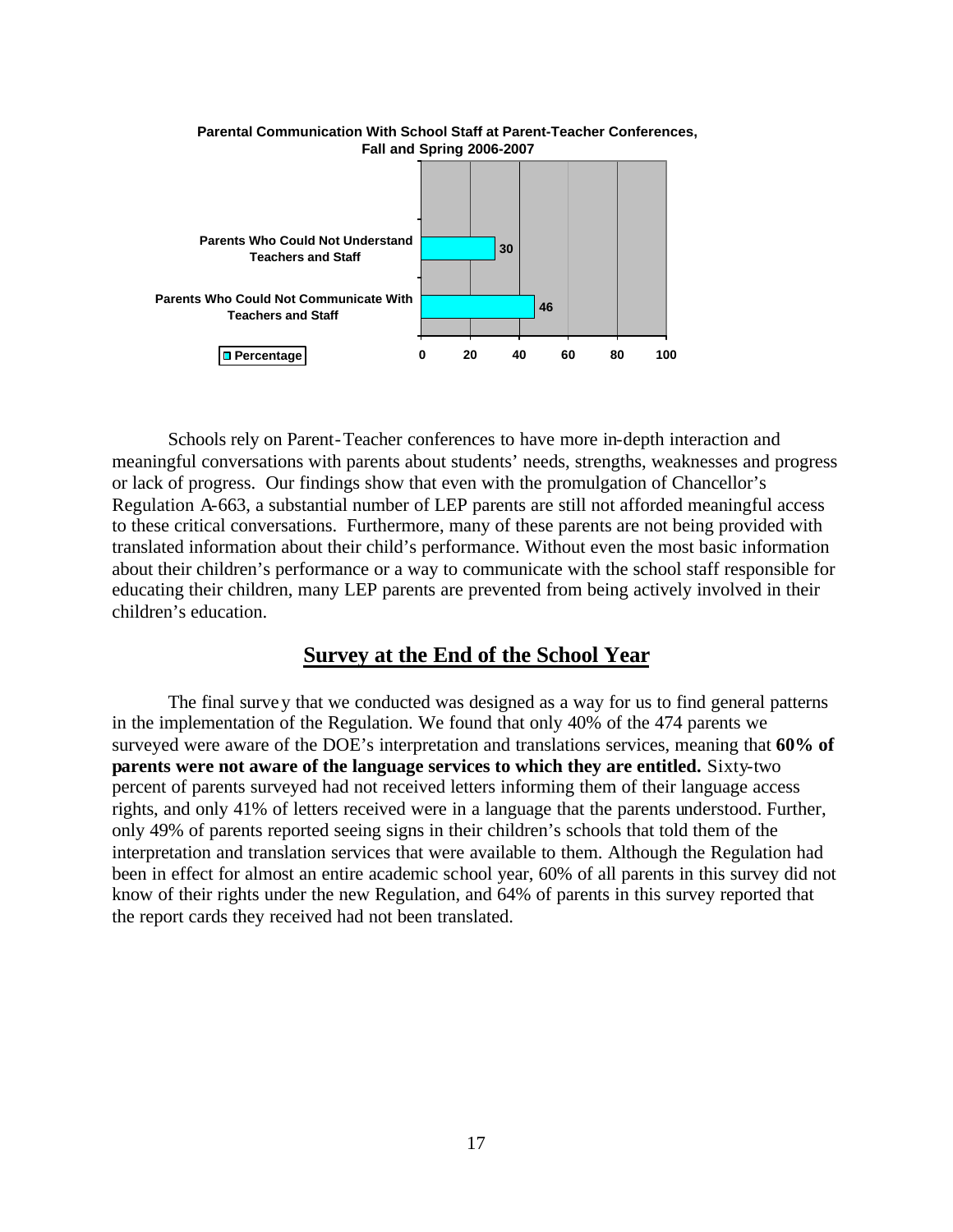

## **Parental Awareness of Regulation and Notices or Materials Received,**

#### **Translated Documents**

 Since communication between parents and schools is vital, we were also interested in determining how many parents received important school documents in a language that they could understand. **Sixty-two percent of parents in this survey reported receiving information about their child's health, safety, legal or disciplinary matter, entitlements to programs, or permission slip and consent forms, but only 29% received information in a**  language they could understand most or all of the time. Of that 62%, a few parents received information they could understand: 14% received *all* of the information in a language they could understand, and 15% received *almost all* of the information in their spoken language. However, a much larger number of parents, 40%, received only *some* of the information in a language they could understand, and 14% had never received *any* information in a language that they could understand. The remaining 16% provided no opinion.



**Percentage of Parents Who Received Documents in a Language They Can Understand**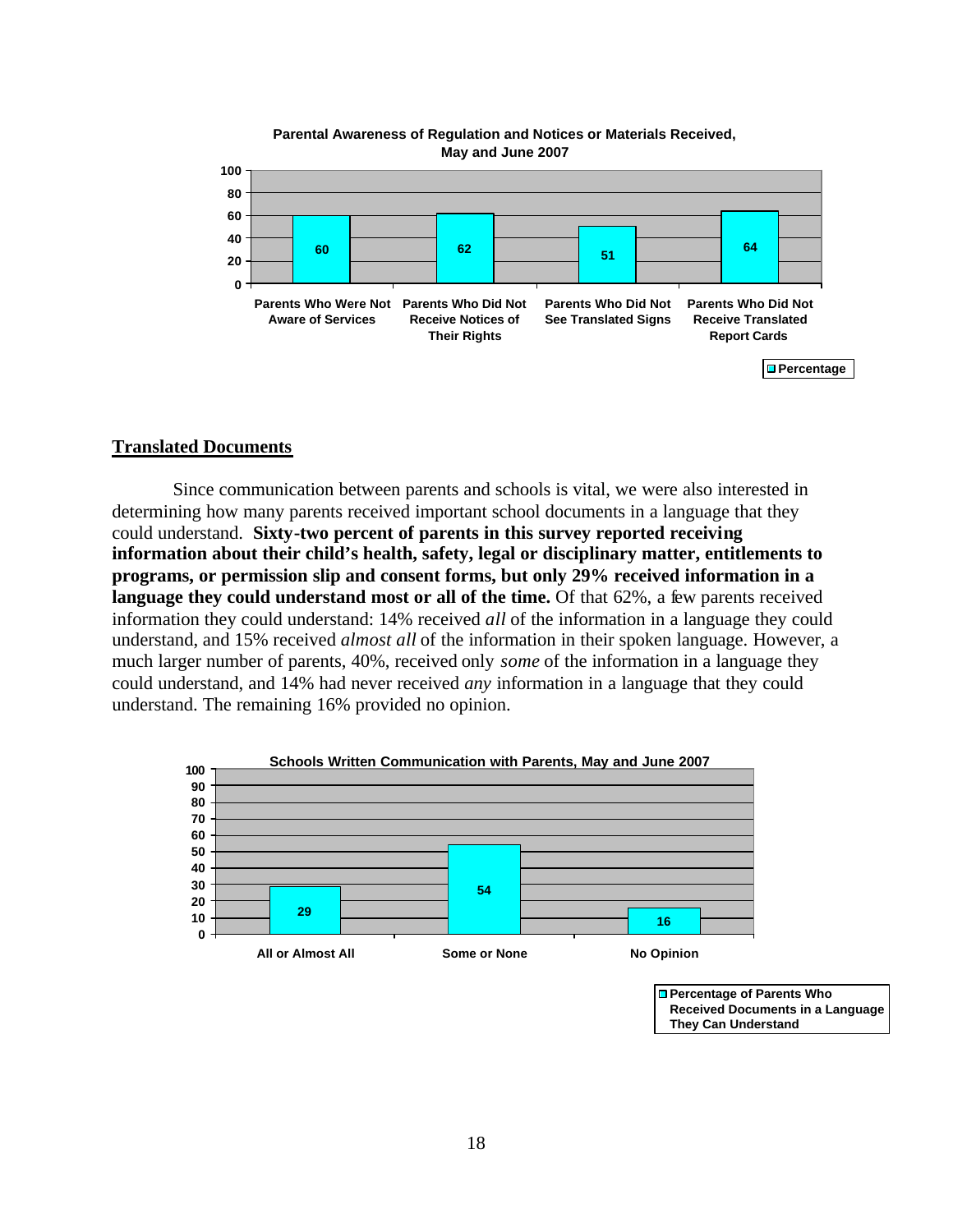#### **Lack of Translated Materials in Languages Other Than Spanish**

A major trend that we identified was that non-Spanish speaking LEP parents were particularly vulnerable to lacking access to translated materials and services. While Spanish is the most commonly spoken second language of most New Yorkers, we found several instances where the DOE provided materials in Spanish and in no other languages. For example, when we visited the Regions, some Regions, like Region 10, only had signs posted in English and Spanish and not in the 7 other mandated languages. In another visit, we noticed that one DOE office tried to meet its signage requirements by posting information only in French and Italian. While translation into these languages will be helpful to some parents, they are not languages that are covered by the Regulation and are not as commonly spoken as Spanish, Chinese, Haitian-Creole, or Russian in NYC.

#### **Interpretation Services**

Verbal communication has also been difficult for many of the parents that we surveyed. When asked to rate how easy it was to communicate with the teachers and staff at their children's schools, **30% replied that it was somewhat difficult, and 15% stated that it was very difficult.** In contrast, only 20% thought it was easy to communicate with teachers and staff, and only 8% felt that it was very easy. The remaining 25% offered no opinion. We also asked the parents to rate how often they had been provided with interpretation services at school meetings. **Of the parents that offered their opinions, 26% stated they had never received interpretation services and 38% said that they had received services at some meetings**. Only 14% said they had received services for almost all meetings, and a mere 7% said they had received services for all meetings.

Throughout our surveying, we found parents still having to use creative ways of finding translation and interpretation services when none were provided by the DOE or schools. One of the most common ways of communicating without these services was using their child to translate and interpret. While a parent should have the right to use an adult or other relative to interpret or translate text if he or she chooses, it should not be the default option. Indeed, having a *child* translate is a far from adequate option since many times this informal means of communicating does not yield accurate or complete information. For example, we saw children as young as first grade interpreting for their parents. A parent should not have to rely on a sixyear-old to communicate with his or her child's school. In addition, it is not always appropriate or reliable for a child to be interpreting or translating information about himself or herself to his or her parent.

Generally, our groups found that the majority of school-based meetings did not have interpretation available. Even when we specifically conducted workshops to inform parents of their rights to translation and interpretation services, many parent coordinators had failed to arrange for an interpreter to be present. On separate occasions, the parent coordinators pulled students out of their classes to interpret, made parents wait for over an hour until another parent arrived to interpret for large number of Bengali-speaking parents at the meeting, or attempted to use their personal cell phone to obtain over-the-phone interpretation because the school did not have the technology necessary. At one of these schools, the principal committed to improve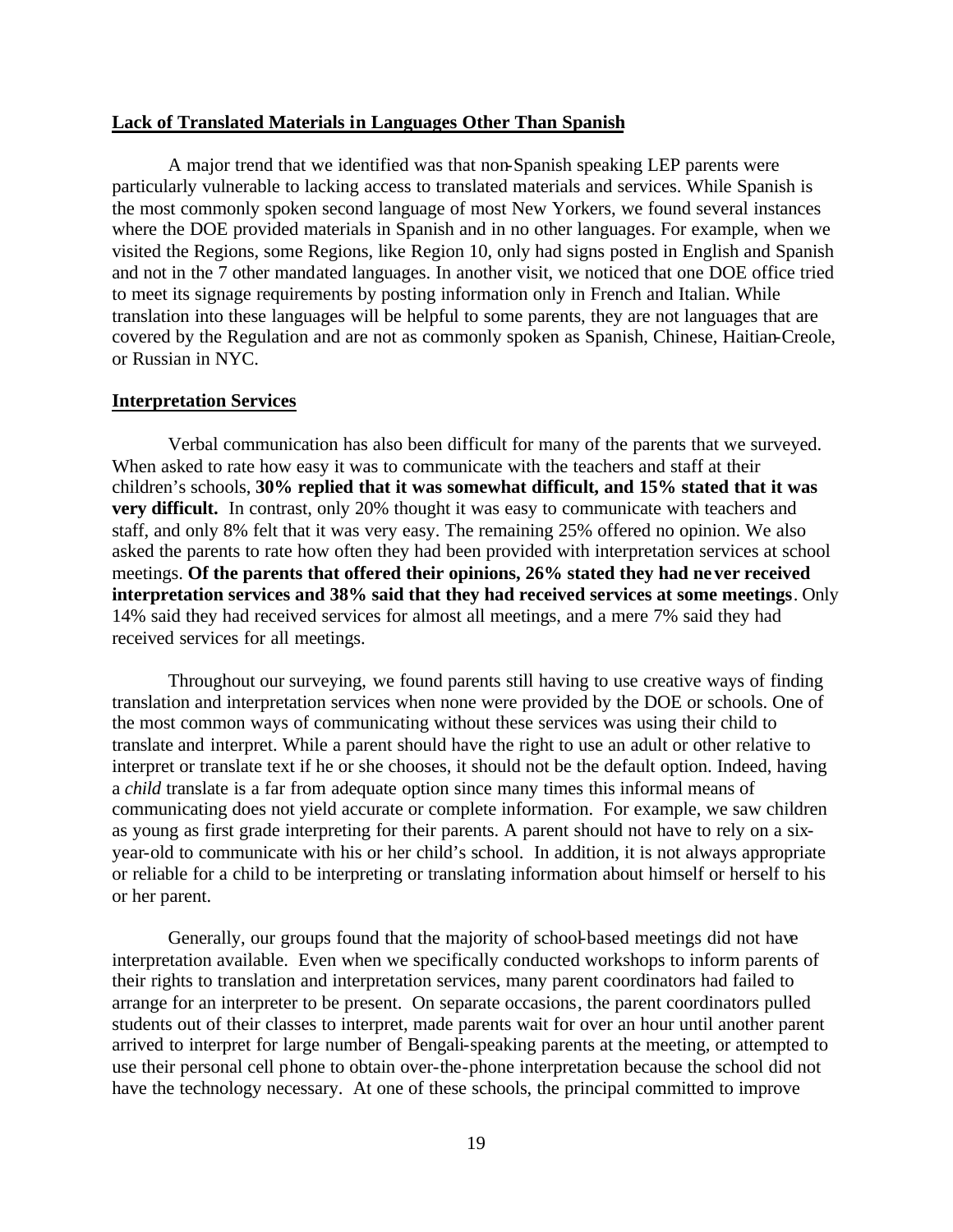communication with parents by purchasing dictionaries for the next meeting. Obviously, the schools still need a lot of guidance and support on how to provide the necessary interpretation services to parents.

#### **DOE Website**

 $\overline{a}$ 

When asked if they used the DOE's webpage to find translated documents, only 9% of parents surveyed responded "yes." We believe that these statistics show a clear disconnect between parents and the DOE, with the DOE efforts in cyberspace not reaching most LEP parents. While the DOE significantly improved its website during the past year to include information in the 8 covered languages of the Regulation, there are still major problems with accessing translated documents online. For example, clicking the button that takes users to the translated Spanish version of the DOE's website, users will find only 9 links. Of these links, 8 are educational links, and one is technology related. Of the 8 educational links, 2 direct users to English language websites. LEP parents trying to find translated materials using the DOE's search engine would also have a difficult time, as many documents are labeled using a system that brings up documents in English.  $2^3$ 

## **Focus Groups**

Throughout this year, we have often found that the parent voice has largely been absent in the implementation and application of the Regulation. When we decided to review the Regulation's first year, we knew that the parent voice would be vital to this discussion so that their experiences with translation and interpretation services could be heard. In general, our focus groups revealed that parents are not receiving translation and interpretation services and that they are frustrated by not being able to communicate with school staff. For example, one parent stated that the difference between having translation and interpretation services is between "know[ing] what I want to know" and just receiving generalized information. Another parent stated, "all we want to know is what is going on with our children."

 Parents are frustrated because they are not receiving services, and this lack of services is affecting their ability to communicate with schools and know what is happening with their children. At least two parents stated that they have become less involved in their child's education because they do not feel like they can participate. This is especially true at school events like PTA meetings, which parents told us they have stopped attending because without interpretation services, they just "sit there" and "don't know what is happening." These parents, particularly those with tight or irregular work schedules, may be dissuaded from attending meetings because they may find that when they get there, they cannot understand what is going on. Other parents added that their level of participation would increase if simple things were made available to them, like translated report cards.

Our focus group results revealed that since interpretation services were not being provided to parents who needed them, parents are still being forced to find creative ways to communicate with English-speaking teachers and staff. **In the focus groups that we conducted** 

<sup>&</sup>lt;sup>23</sup> See the DOE's website, last visited on June 20, 2007, available at: http://schools.nyc.gov/default.aspx.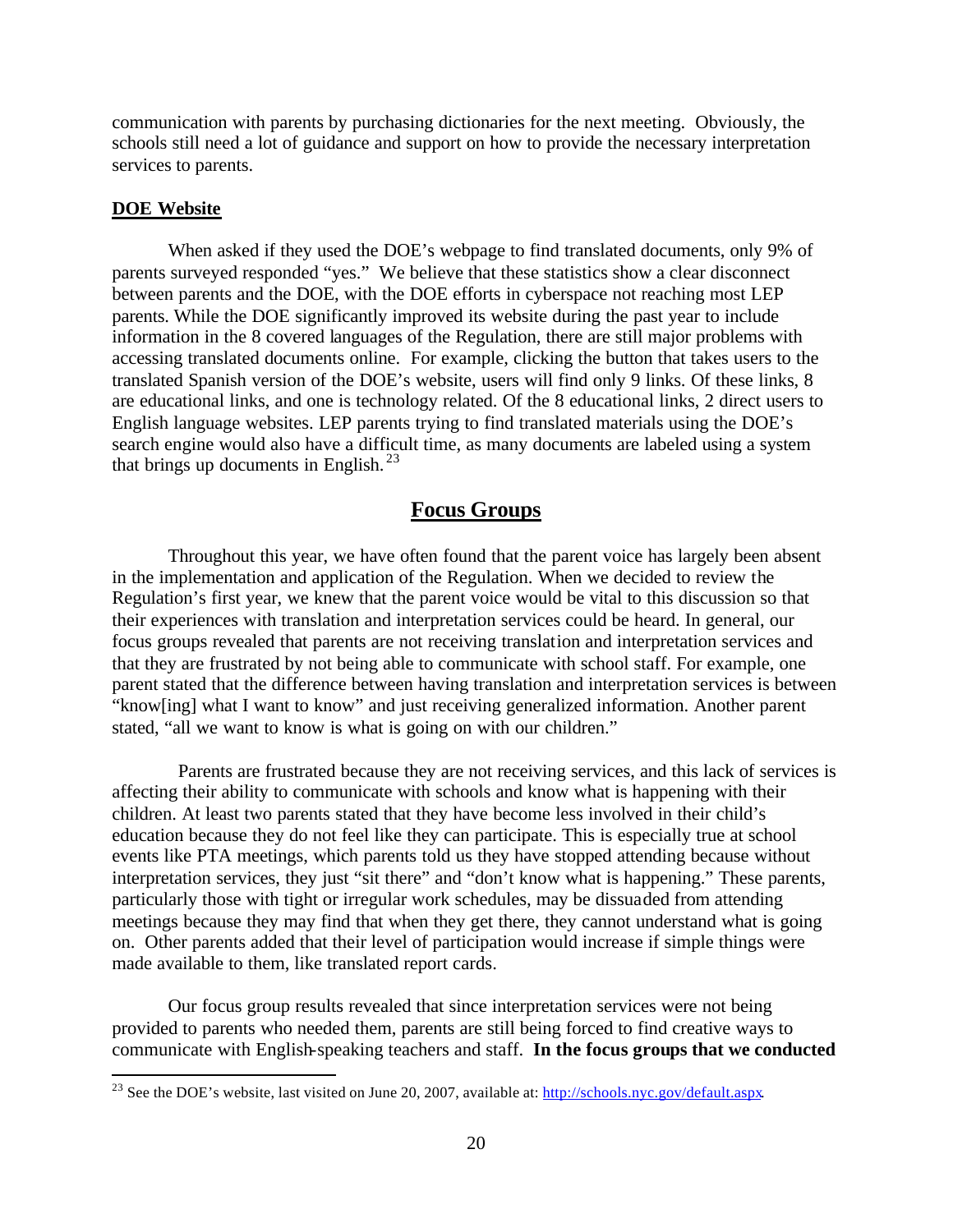**with over 100 LEP parents, we found only** *one* **parent who successfully used the T and I Unit's over-the-phone service to receive interpretation services, and we found no parents**  who successfully used in-person interpreters provided by the school. Therefore, parents need to rely on informal interpretation by people who happen to be available. Many parents still relied on family members or friends to speak to school staff, not out of preference, but out of need. Other parents relied informally on school support staff who speak their language. These informal methods often yield inaccurate and incomplete interpretations and compromise confidentiality. Furthermore, the parents who rely on school support staff found that the staff is not available at certain times and that they might not be familiar with the issue at hand, possibly affecting the effectiveness of the interpretation

Having someone available to provide interpretation services is especially crucial when students get in trouble or parents are asked to come to schools without the lead time necessary to find a friend or family member to go with them to the school. One parent explained, "When you're told that your child is behaving badly [you need an interpreter] to know what your child did and for us to speak as well." Parents in our focus groups repeatedly identified this issue as one of their main concerns, as schools will often ask parents to the school at the last minute without having any mechanisms in place for them to communicate with the staff. The over-thephone interpretation technically available to schools sometimes proved unhelpful because the school was not aware of the service, did not have the technology for conference calls, or did not have a location where over the phone conversations could occur confidentially.

#### **Promising Findings and Recommendations**

#### **Promising Findings**

Despite the negative trends that this report highlights, we did find that some aspects of the Regulation were being implemented and that certain schools were doing a good job of notifying parents of their rights. About half of the parents in our focus groups knew about the Regulation. However, many of these parents are either involved in or receive information from the groups in the EMPIRE Collaborative, and many of them knew of the Regulation because of community groups' own outreach efforts.

It is important to note that there were some improvements in the implementation of the Regulation through the course of the year in some key areas. For example, in the visits we conducted between September and November, none of the schools we visited met the Regulation's signage requirements, while in visits conducted after December, this number grew to 40%. Similarly, in the Fall, 34% of parents we surveyed at Parent-Teacher conferences knew that the DOE provided translation and interpretation services, while in the Spring, this number had grown to 54%. While this increase is a sign that schools are moving in the right direction, we find that schools and the DOE offices have been slow in informing parents of their rights and making materials and services accessible. We are also concerned that this increase in the provision of services and notices to parents would not have occurred without active outreach and monitoring efforts of community groups, including the EMPIRE Collaborative.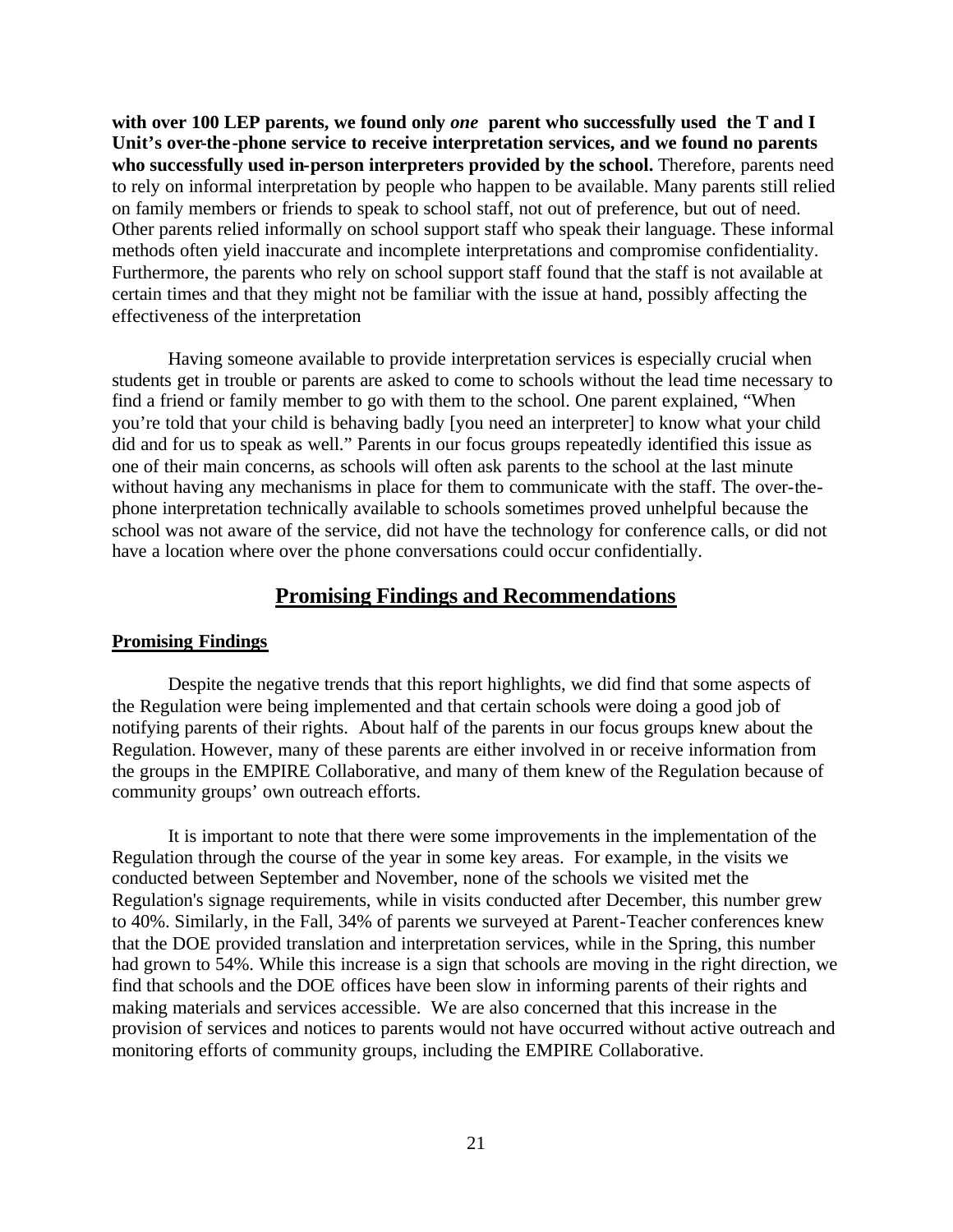We also identified several schools in the city where the Regulations were being implemented and the level of translation and interpretation services was exemplary. These schools include Manhattan Comprehensive Night and Day School, P.S. 165, and P.S. 110 in Manhattan and P.S. 20 in Staten Island. At these schools it appears that the Parent Coordinators made extraordinary efforts to inform LEP parents of their rights and actively sought materials and information from the Translation and Interpretation Unit to give to parents. In general, most schools that were unaware of the Regulation were receptive to information from the EMPIRE Collaborative informing them of the Regulation's requirements and the resources available to them.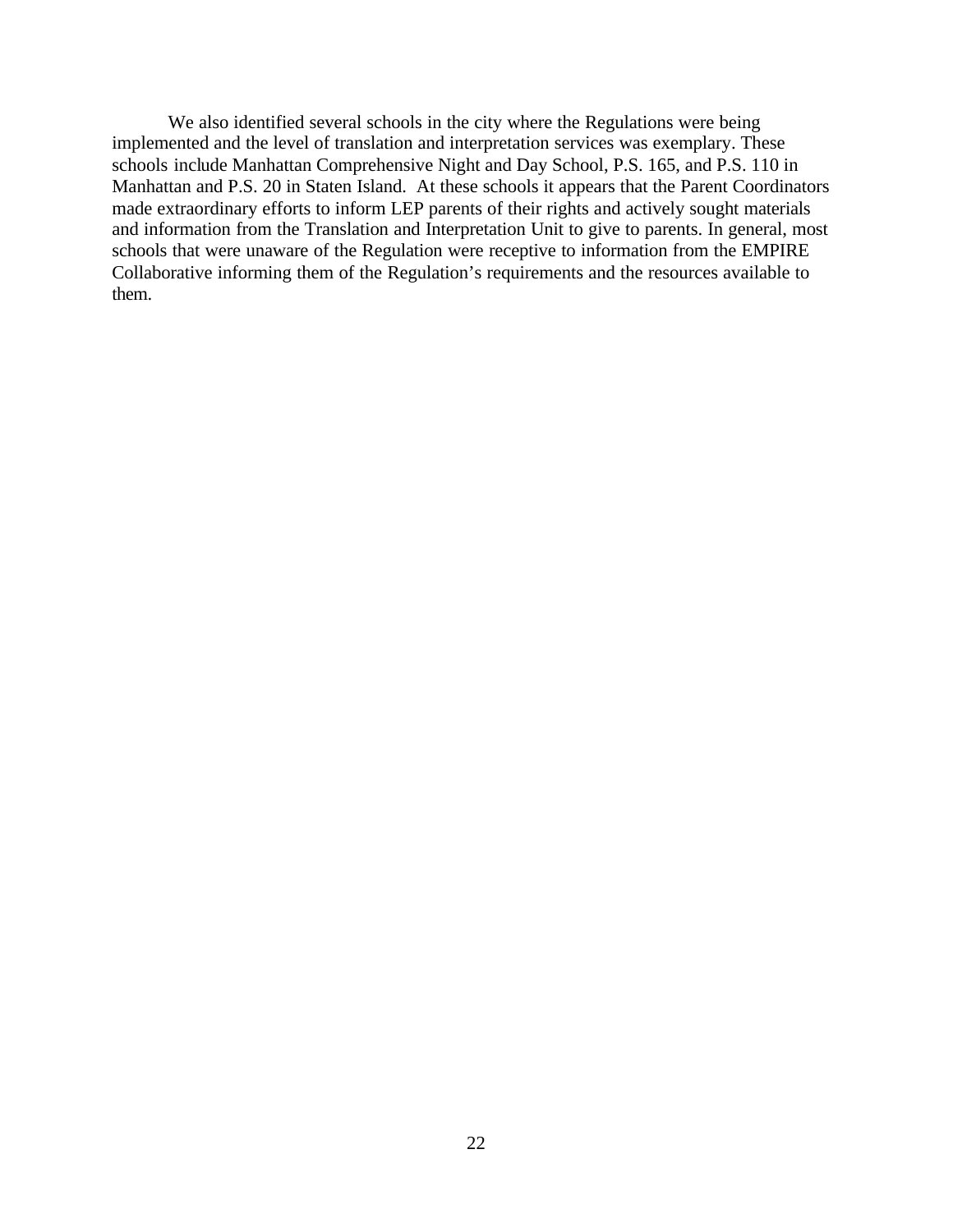## **Recommendations**

In order to correct the lapses identified in this report, we recommend the following actions be taken by the start of the 2007-2008 academic school year so that parents can receive the necessary translation and interpretation services:

#### **1) Monitor and Hold Schools Accountable for Translation and Interpretation Services.**

Currently, the DOE has no accountability system for this Regulation and has largely responded to service lapses that advocates have pointed out without affirmatively seeking to anticipate, document, and remedy those lapses. While the DOE is moving towards a hands-off approach to happenings within schools in exchange for improved outcomes, it is important to monitor the provision of services that are non-negotiable, such as translation and interpretation and others not captured by typical outcome measures. Citywide parent satisfaction surveys conducted by the DOE this Spring provided an opportunity to identify failures in implementation, but there were no questions relating to translation and interpretation services. To ensure that schools and the DOE comply with the Regulation, the DOE must:

- Designate a point person formally responsible for monitoring the enforcement of the Regulation citywide and overseeing coordination at the district level. The central office responsible for monitoring of services should also be responsible for fielding complaints and correcting service lapses at schools;
- Ensure that schools prepare and make publicly available their language needs, their plan for meeting those needs, and an itemized budget showing how they actually used translation and interpretation funds to meet those needs. Currently, it is hard to determine if the level of translation and interpretation funding is adequate to meet the needs because schools have not been required to put forth a budget plan that can be compared to what was actually spent at the end of the year.

#### **2) Provide Training and Resources to Schools and Districts on the Provision of Translation and Interpretation Services.**

The DOE must ensure that key school staff, such as the principal, assistant principal, parent coordinator, bilingual coordinator, and selected administrators, are informed and trained on the provision of the Regulations, the resources available through the Translation and Interpretation Unit, and guidelines for the use of translation and interpretation funding for schools. This will require:

- Professional development for school staff over the summer and throughout the school year. Although not employed by the DOE, school security personnel should also receive training, be given procedures to follow, and be provided with materials, such as language cards, in the eight languages and other commonly spoken languages in their school.
- The creation of an Immigrant Parent Language Access Kit. The Kits should include a manual for the provision of translation and interpretation services,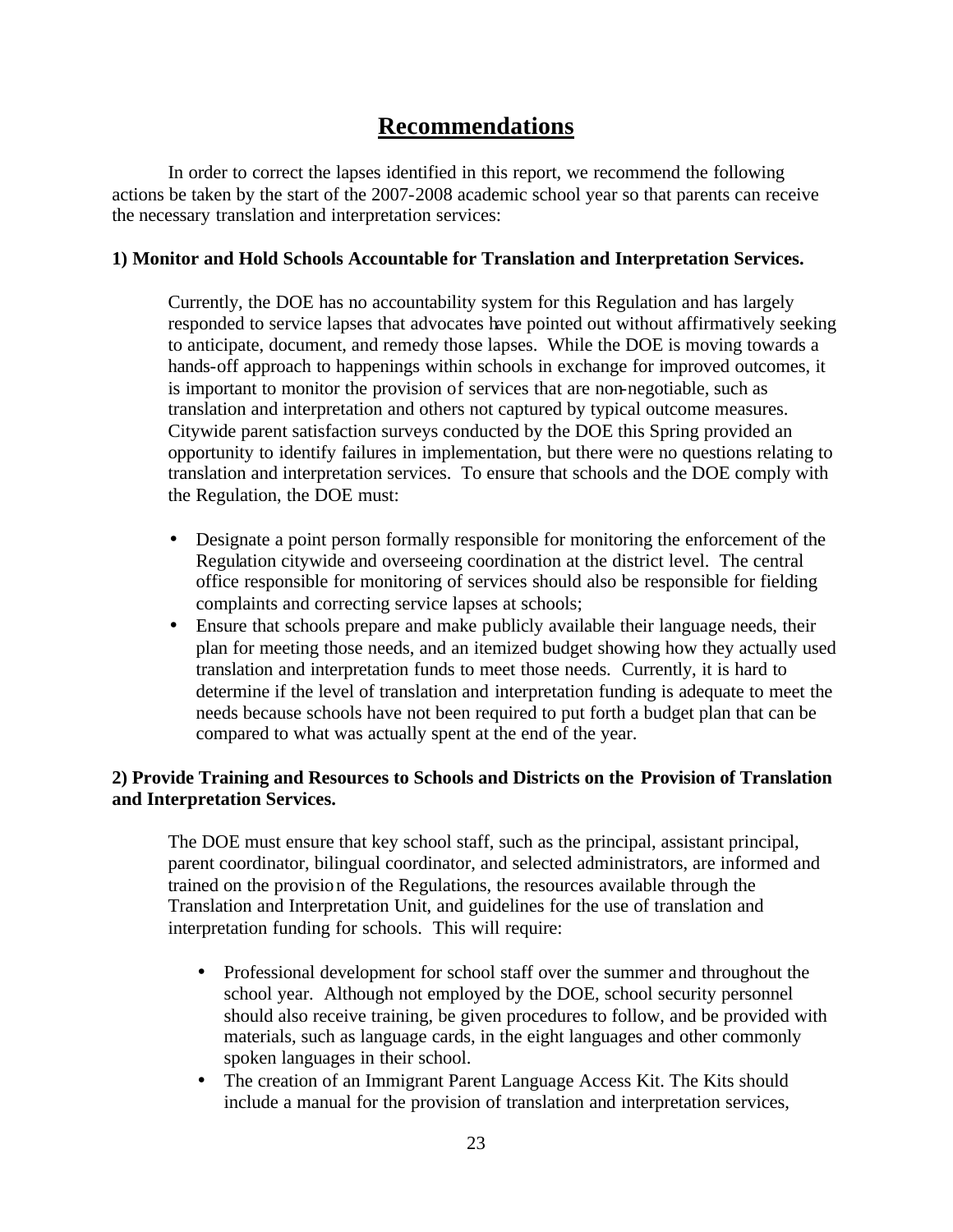language cards, important translated documents such as those outlined in the Regulation, contact information for the Translation and Interpretation Unit, and information on where schools and parents can go to resolve problems.

#### **3) Track and Coordinate the Distribution of Translated Materials to DOE Offices, Districts, Schools, and Parents.**

To guarantee that translated materials ultimately reach parents via the schools and District and Regional Offices, the DOE must ensure that:

- All DOE offices know about the Regulation's requirements and coordinate internally to ensure the timely translation and distribution of documents going to schools and district offices;
- Translated documents are easily accessible to schools via the DOE website, the Immigrant Parent Language Access Kit, and district offices. Translated documents must be made available to schools at the same time as the English version to ensure proper coordination and distribution of materials.

#### **4) Ensure Parents Receive Information on the Services Available to Them Through a Comprehensive Outreach Campaign.**

The DOE should provide to parents and community groups a list of activities to increase awareness of the Regulation, particularly at the school level. As the next school year approaches, the DOE should:

- Analyze its current parent outreach, and with community input, create new and more effective ways of conducting outreach to parents. Methods may include distributing flyers or palm cards outlining parents' rights, placing new advertisements in ethnic newspapers, public service announcements, and distributing information in high immigrant communities through community venues, such as faith and community events. These efforts should begin before the school year begins and continue throughout the year;
- Ensure signs informing parents of their rights are posted in clear strategic places within the schools, such as near the security guard desks and around administrative offices, so that parents who are not able to communicate with staff can see those signs;
- Ensure the DOE website is capable of providing key information in the 8 languages of the Regulation and that it is well organized so that parents can easily find the translated options. For instance, all DOE sub-pages should have, at the very top, an introductory paragraph linking them to key translated information for that office.

### **5) Improve the Availability and Accessibility of Interpretation Services.**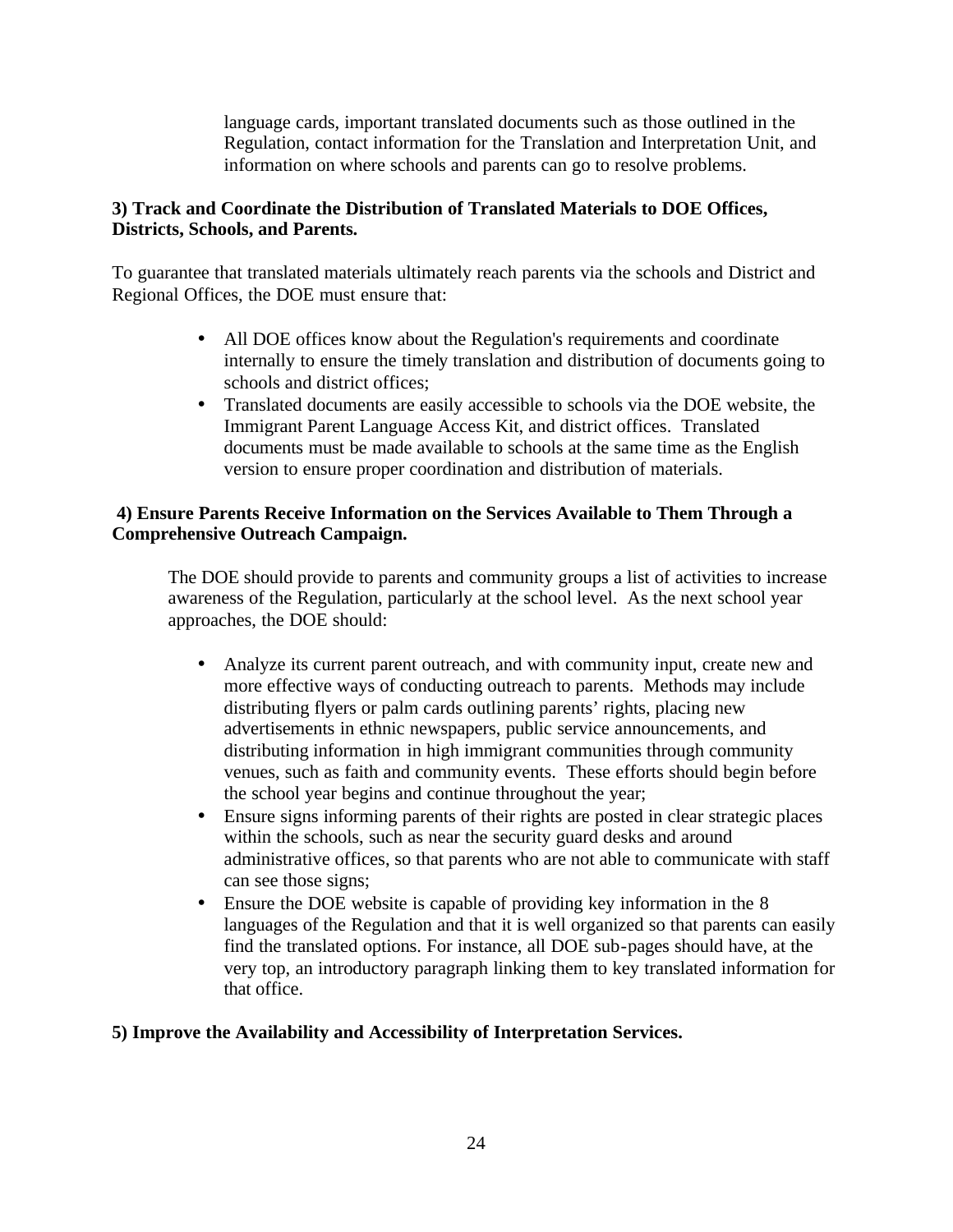Our findings show that these services were generally not available to parents, and without further guidance on when and how schools must provide these services, this problem will continue to persist. In particular:

- For phone interpretation services, parents need a quiet space and better technology, so that these services are actually accessible to all schools;
- For in-person translation services, schools should use their own assessment of language needs to plan and ensure that interpretation services are available and that school staff know how to access interpretation services for unexpected school visits.
- Parent Teacher Association, School Leadership Teams, and other school leadership meetings must be accessible to parents through the provision of interpretation services, either through head pieces<sup>24</sup> that can be used throughout the district, or through on-site interpreters, so that parents can be fully involved and do not feel as though they are simply sitting through a meeting, unable to comprehend anything that is happening. The importance of parent leaderships under the reorganization has made it necessary to ensure that parents can participate, understand, and have input on the budgetary and administrative decisions of their schools.

**In addition to these actions that the DOE needs to take, the New York City Council must play a greater role in overseeing compliance with the Regulation by holding yearly hearings, requesting data on the use of funds, and working with the DOE to ensure full implementation of the Regulation in the 2007-2008 school year.**

We urge the DOE to work with us, parents, and other stakeholders to implement fully this important language access Regulation. Only through full implementation will the DOE be able to finally achieve its goal of giving parents a "meaningful opportunity to participate and have access to programs and services critical to their child's education."<sup>25</sup>

 $\overline{a}$ 

 $2<sup>24</sup>$  Simultaneous interpretation using headsets.

 $25$  Chancellor's Regulation A-663.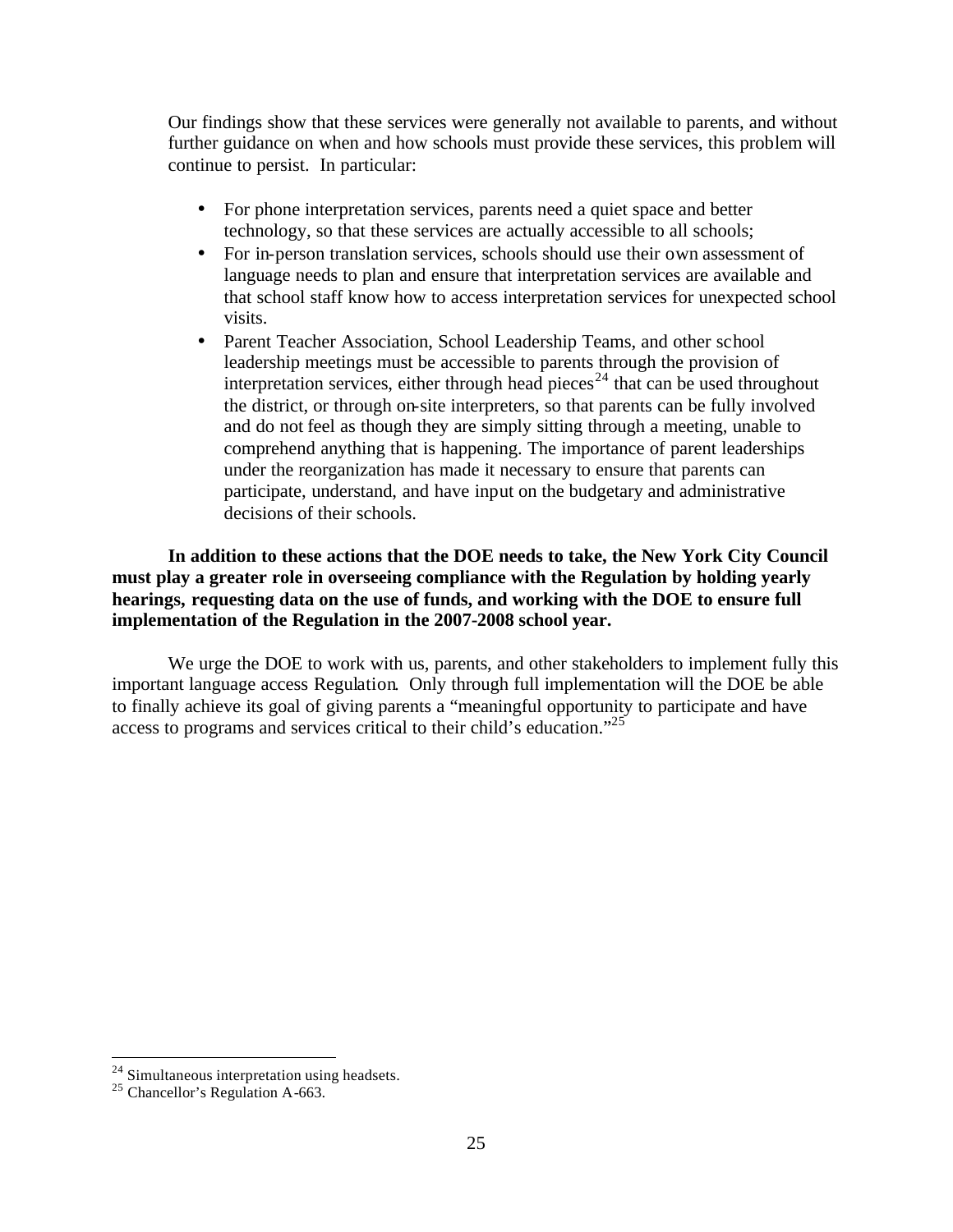

Category: **STUDENTS** Number: **A-663** 

Subject: **TRANSLATIONS Page:** 1 of 1

Issued: 6/7/06

## **SUMMARY OF CHANGES**

Changes:

• Attachment #1 has been modified to streamline the notification requirements.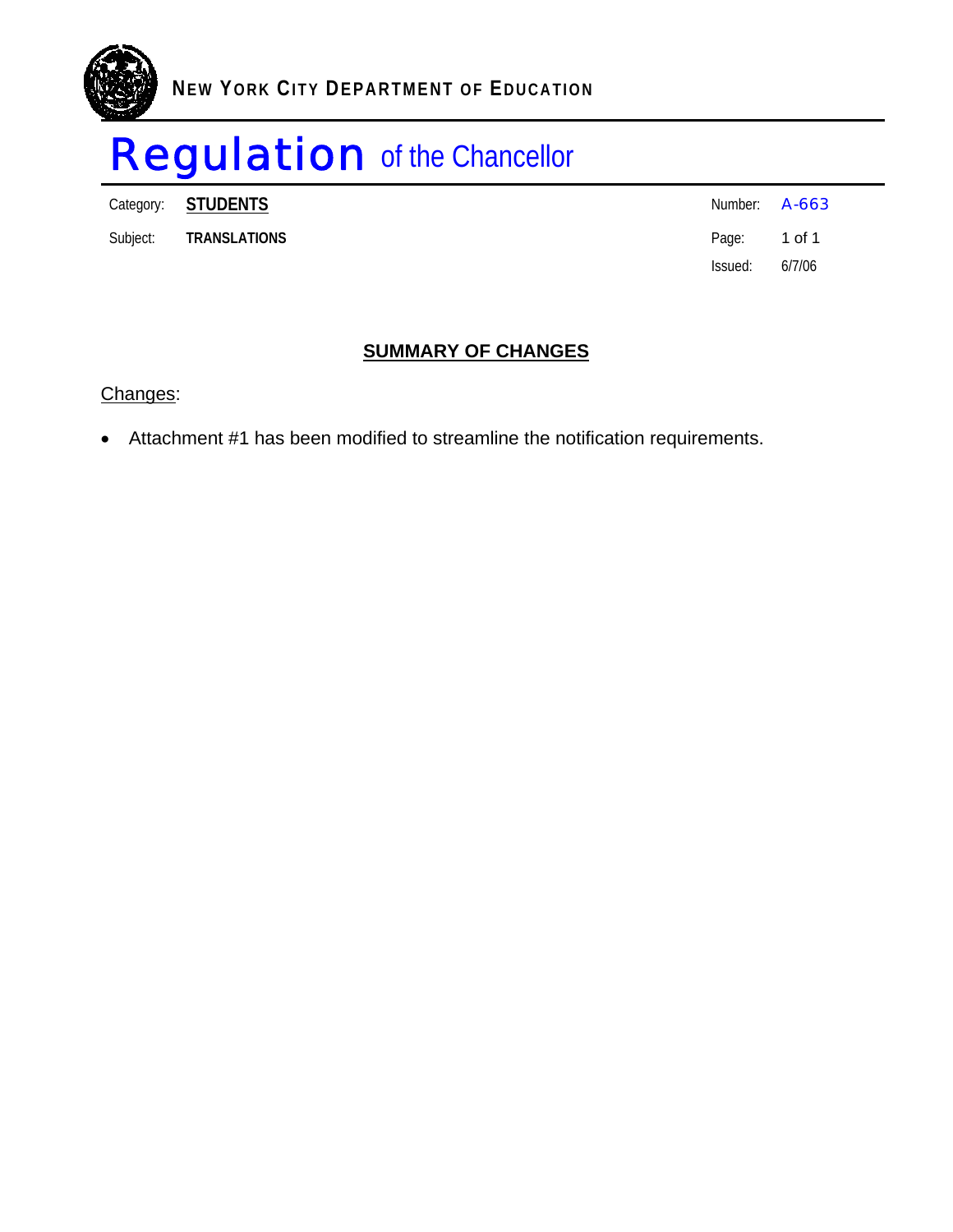Category: **STUDENTS A-663** 

Subject: **TRANSLATIONS Page: 1 of 6** 

Issued: 6/7/06

## **ABSTRACT**

This regulation establishes the procedures for ensuring that Limited English Speaking parents<sup>\*</sup> are provided with a meaningful opportunity to participate in and have access to programs and services critical to their child's education. This regulation is effective on September 5, 2006.

### **I. DEFINITIONS**

i<br>Li

For purposes of this regulation:

- A. Covered languages mean the eight most common primary languages other than English spoken by persons living in New York City as identified by the Department of Education ("The Department").
- B. Primary language means the primary language spoken by a student's parent or guardian, as determined by the Department.
- C. Interpretation means the act of contemporaneous communication between a speaker of English and a speaker of a covered language wherein the words of one person are communicated to others orally in a different language.
- D. Translation means the written communication between a speaker of English and a speaker of a covered language wherein the written words of one person are communicated to others in writing in a different language.
- E. Language assistance services means interpretation and/or translation between English and a covered language.

### **II. DETERMINATION OF PRIMARY LANGUAGE**

A. Schools must determine within 30 days of a student's enrollment (or, for students already enrolled, by a date and procedure to be determined by the Office of Teaching and Learning) the primary language spoken by the parent of each student enrolled in the school, and if such language is not English, whether the parent requires language assistance in order to communicate effectively with the Department.

<sup>\*</sup> The term "parent," whenever used in this regulation, means the student's parent(s) or guardian(s), or any person(s) in a parental or custodial relationship to the student, or the student, if he/she is an emancipated minor or has reached 18 years of age. For a student with a disability, consult the standard operating procedures established for assigning a surrogate parent, if applicable.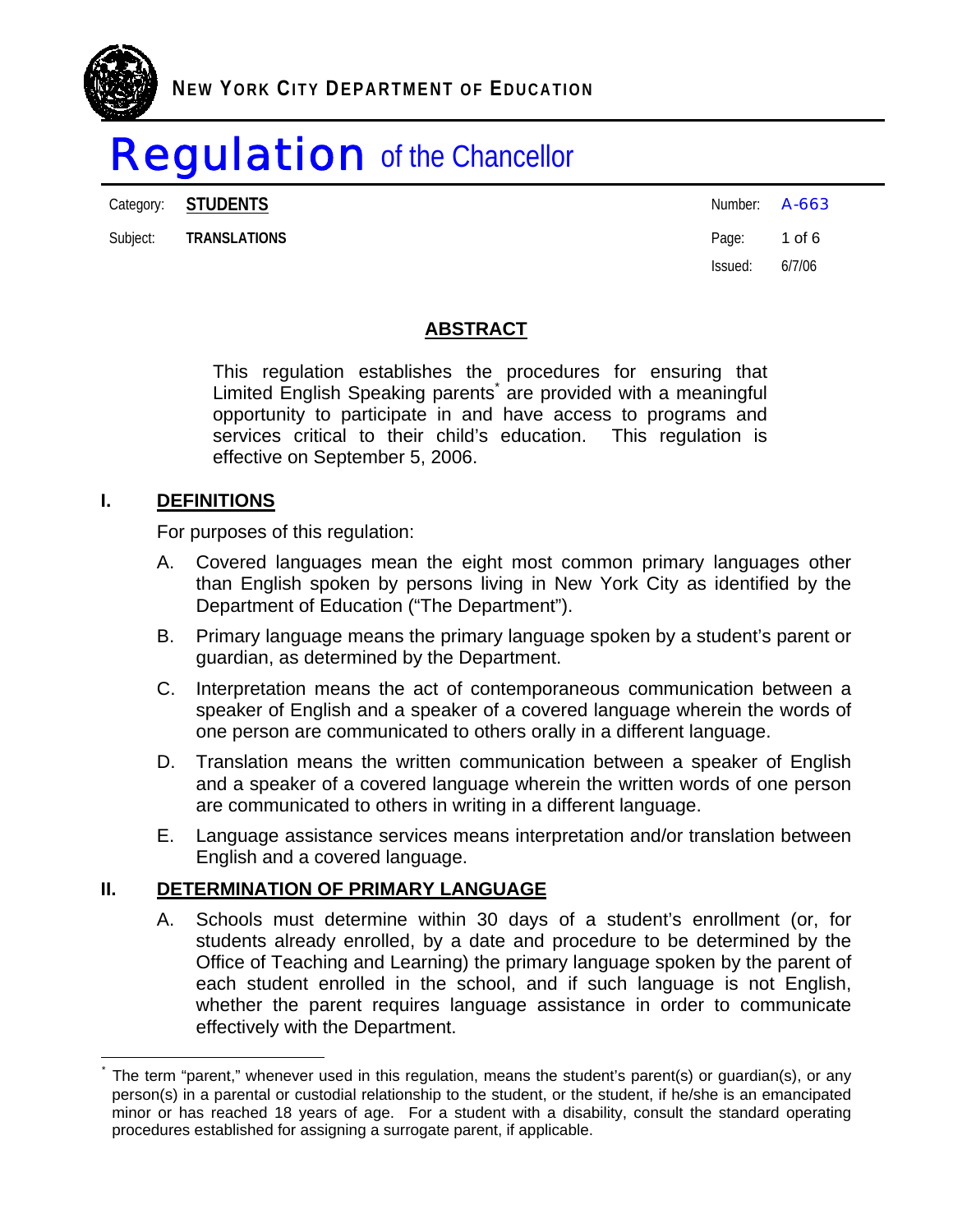

Category: **STUDENTS** Number: **A-663** 

Subject: **TRANSLATIONS** 2 of 6

Issued: 6/7/06

B. The school shall maintain an appropriate and current record of the primary language of each parent. Such information must be maintained in ATS and on the student emergency card.

## **III. OBLIGATION TO PROVIDE LANGUAGE ASSISTANCE SERVICES**

- A. Each school and central and regional office shall, consistent with this regulation, provide translation and interpretation services to parents who require language assistance in order to communicate effectively with the Department.
- B. The Department may provide translation and interpretation services beyond those outlined in this regulation.
- C. Parents may rely on an adult or relative for language and interpretation services if they choose.

## **IV. SCHOOL-BASED LANGUAGE ASSISTANCE ASSESSMENT**

- A. As part of its Comprehensive Educational Plan, each school must address:
	- 1. Its language assistance needs consistent with the requirements of this regulation, including:
		- a. Timely provision of translated documents through either existing resources or the Translation and Interpretation Unit;
		- b. Timely provision of interpretation services at group and one-and-one meetings upon request when such services are necessary for parents to communicate with the Department regarding critical information about their child's education.
			- i. how it will provide for those needs;
			- ii. the resources it is devoting to fulfill those needs;
			- iii. compliance with the notification requirements set forth in Section (VII) below.

## **V. TRANSLATION REQUIREMENTS**

- A. Centrally and Regionally Produced Critical Communications
	- 1. The Translation and Interpretation Unit shall identify documents which are distributed or electronically communicated to all or substantially all parents within a city or a region which contain critical information regarding their child's education, including, but not limited to: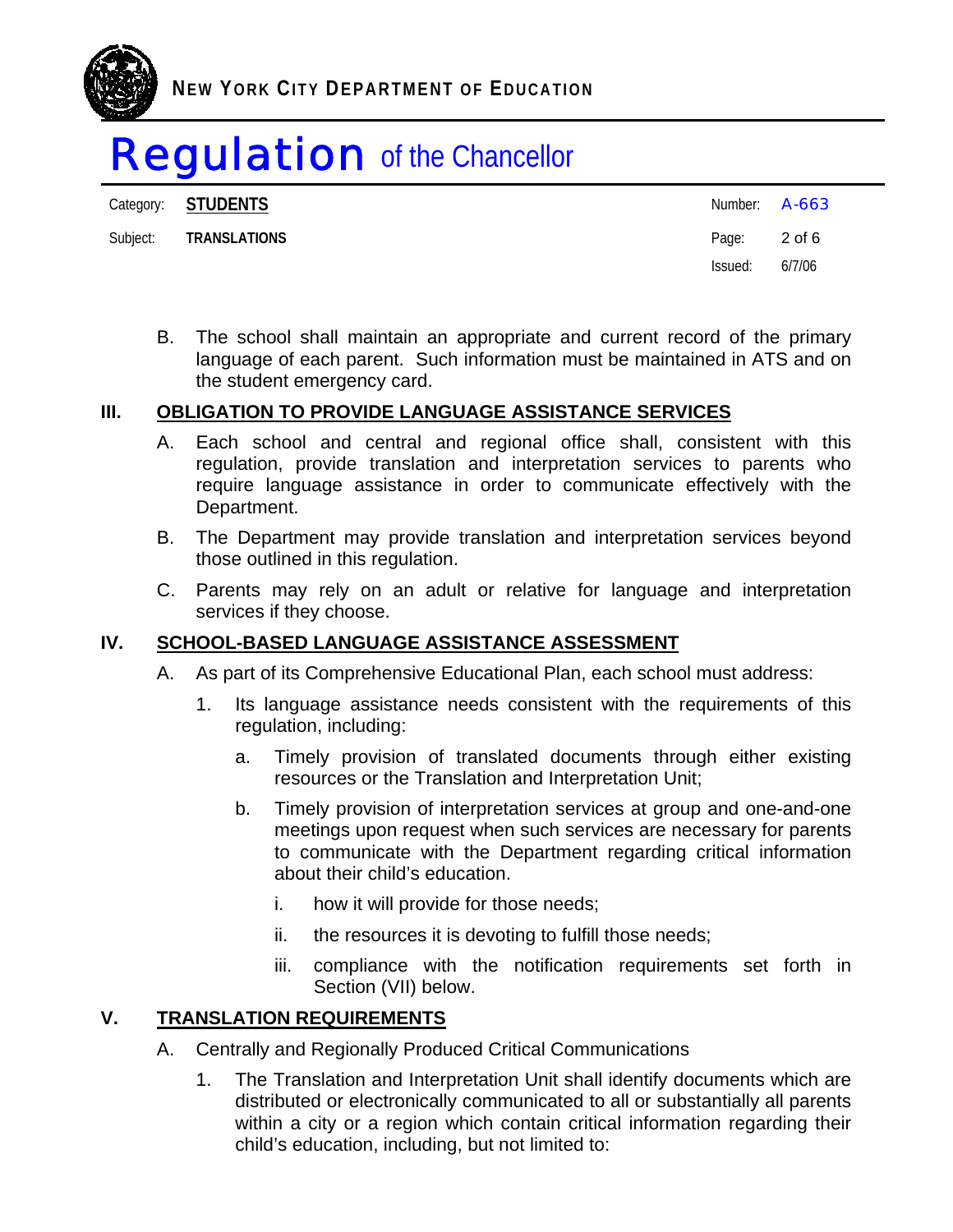

Category: **STUDENTS** Number: **A-663** 

Subject: **TRANSLATIONS Page: 3 of 6** 

Issued: 6/7/06

- a. registration, application and selection;
- b. standards and performance (e.g. standard text on report cards);
- c. conduct, safety and discipline;
- d. special education and related services; and
- e. transfers and discharges.
- 2. The Translation and Interpretation Unit shall (a) translate such critical communication in a timely manner, in each of the covered languages and (b) make such translations available to the regions and/or schools.
- B. Student Specific Critical Documents
	- 1. Schools shall provide parents whose primary language is a covered language with a translation of any document that contains individual, student-specific information regarding, but not limited to, a student's:
		- a. health;
		- b. safety;
		- c. legal or disciplinary matters;
		- d. entitlement to public education or placement in any special education, English language learner or non-standard academic program; and
		- e. permission slips/consent forms.
- C. Alternatives to Translation
	- 1. When the Translation and Interpretation Unit, a school, or a central or regional office is temporarily unable to provide required translation into one or more covered languages, it must provide, in addition to any other assistance, a cover letter or notice on the face of the English document in the appropriate covered language(s), indicating how a parent can request free translation or interpretation of such document.

## **VI. INTERPRETATION SERVICES**

A. The Department shall provide interpretation services, to the maximum extent practicable within the budget appropriated for such services, during regular business hours, to parents whose primary language is a covered language and who request such services in order to communicate with the Department regarding critical information about their child's education.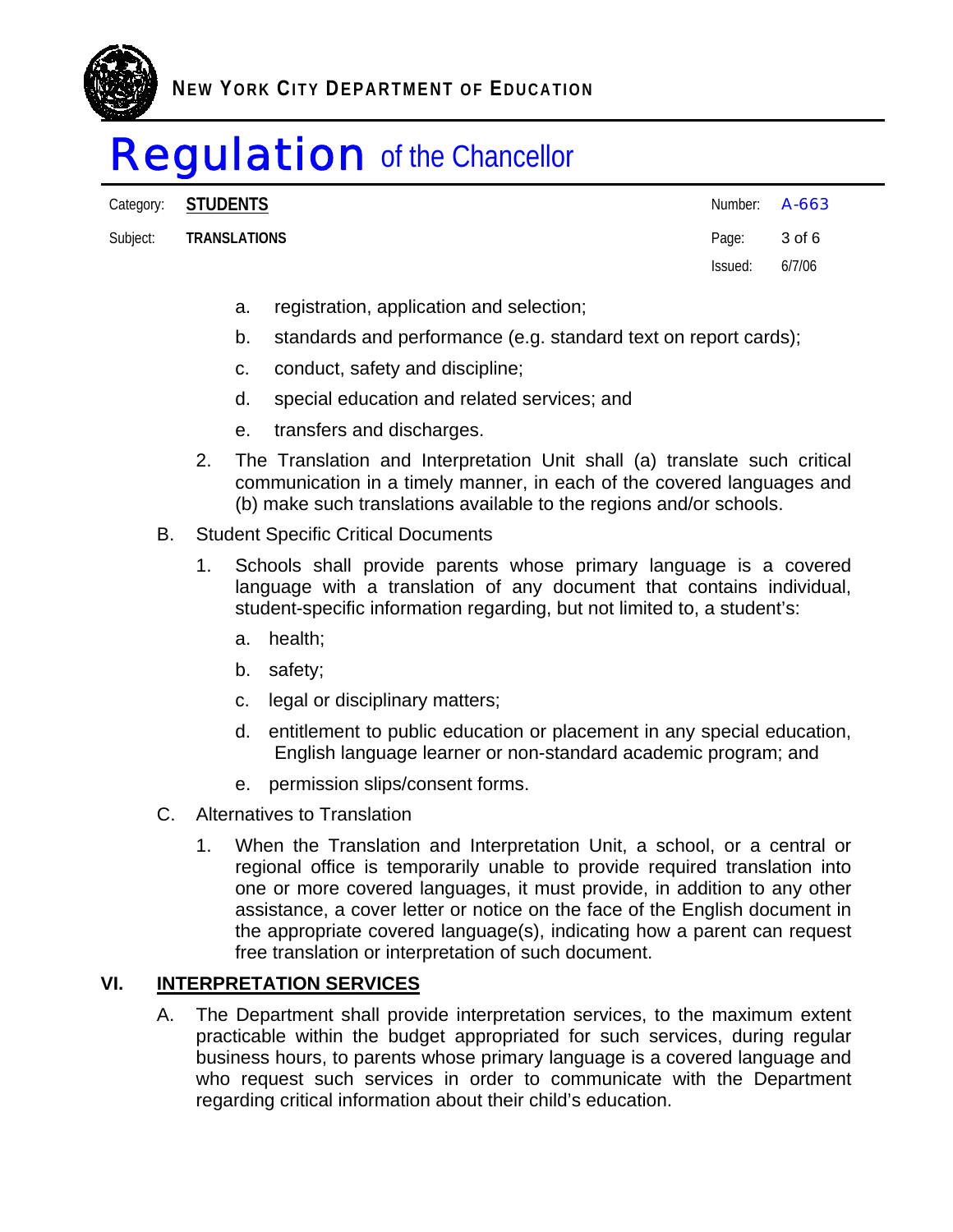

Category: **STUDENTS** 

| Category: SIUDENIS    | Number: <b>A-663</b> |        |
|-----------------------|----------------------|--------|
| Subject: TRANSLATIONS | Page: 4 of 6         |        |
|                       | Issued:              | 6/7/06 |

- B. Depending upon availability, such interpretation services may be provided either at the location where the parent is seeking to communicate or by telephone.
- C. The Department's Translation and Interpretation Unit shall provide interpretation services at the following citywide and/or regional meetings:
	- 1. Panel for Educational Policy Meetings;
	- 2. Citywide and regional ELL parent meetings;
	- 3. Citywide/Community Education Council Meetings;
	- 4. Other Citywide or regional parent meetings organized by the central or regional office.

Such interpretation services shall be provided in whichever of the covered languages the Department expects will be spoken as the primary language(s) of the persons attending such meeting or event.

### **VII. NOTIFICATION REQUIREMENTS**

- A. Schools and central and regional offices are responsible for providing each parent whose primary language is a covered language and who requires language assistance services with written notification of their rights regarding translation and interpretation services in the appropriate covered languages, and instructions on how to obtain such services.
- B. Schools and central and regional offices must post in a conspicuous location at or near the primary entrance to such school a sign in each of the covered languages indicating the office/room where a copy of such written notification can be obtained (Attachment #1).
- C. Each school's safety plan will contain procedures for ensuring that parents in need of language assistance services are not prevented from reaching the school's administrative offices solely due to language barriers.
- D. Each school at which the parents of more than 10% of the children at such school speak a primary language that is neither English nor a covered language, shall obtain from the Translation and Interpretation Unit a translation into such language of the signage and forms required pursuant to this section and shall post and provide such forms in accordance with this section.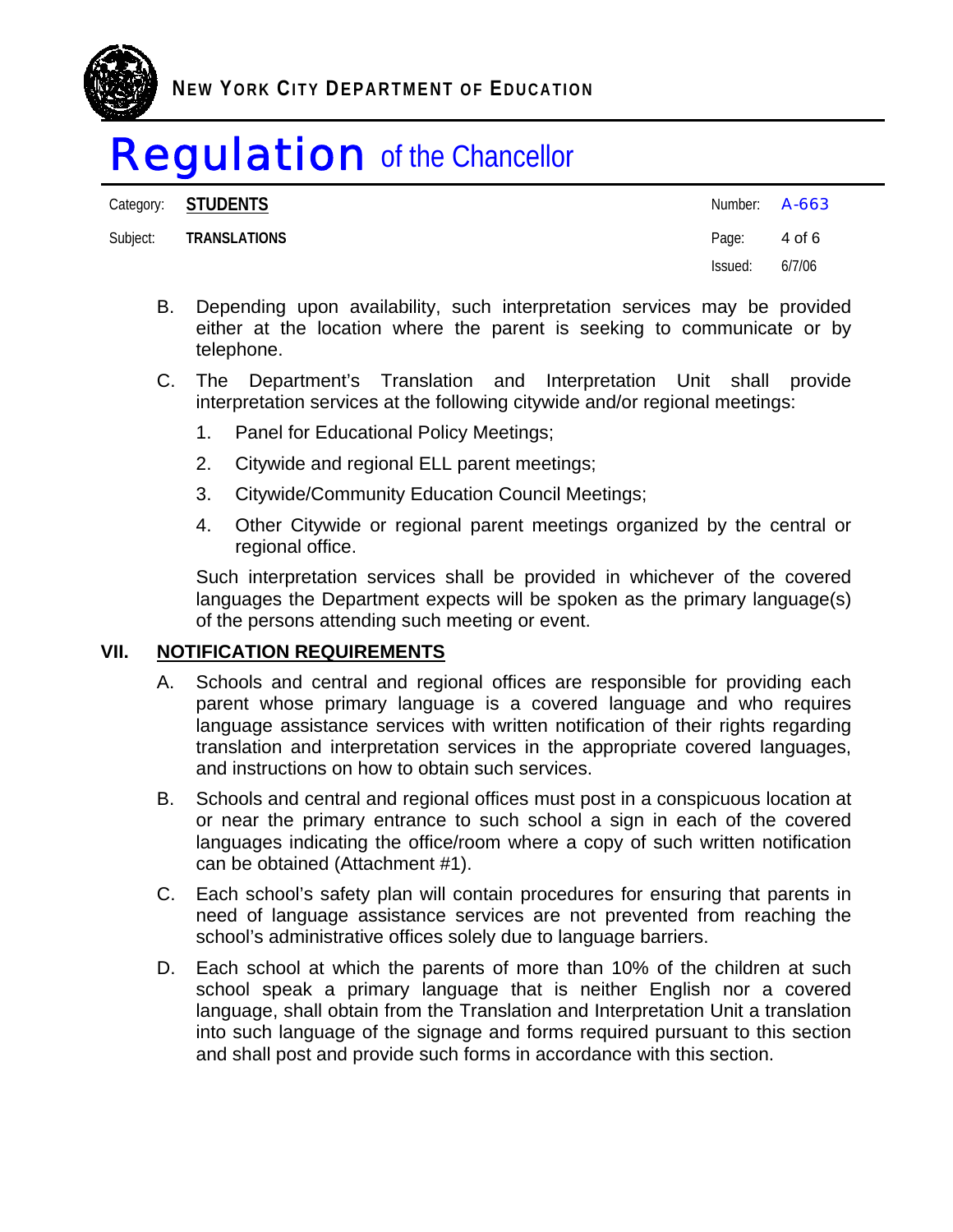

Category: **STUDENTS** 

#### Subject: **TRANSLATIONS**

| Category: <b>STUDENTS</b> | Number: <b>A-663</b> |        |
|---------------------------|----------------------|--------|
| Subject: TRANSLATIONS     | Page: 5 of 6         |        |
|                           | Issued:              | 6/7/06 |

E. The Department's website shall provide information in each of the covered languages concerning the rights of parents to translation and interpretation services and how to access such services.

## **VIII. MECHANISM FOR REQUESTING LANGUAGE ASSISTANCE SERVICES**

- A. Schools shall follow the procedures outlined on the Translation and Interpretation Unit website in order to meet the translation and interpretation requirements set forth in this regulation.
- B. Parents who wish to receive language assistance services should contact their local school office.
- C. Questions regarding how interpretation and translation services may be obtained should be addressed to the Translation and Interpretation Unit.

## **IX. REPORTING REQUIREMENTS**

The Translation and Interpretation Unit shall maintain records of all language assistance services it provides, including, but not limited to:

- the number of distinct documents that it translated into the covered languages and the general nature of such documents;
- the number of meetings at which it provided interpretation services and the languages for which it provided such services;
- its annual budget for language assistance services;
- the number of Department employees whose full time job is to provide such language assistance services; and
- the number of times interpretation services were provided by telephone, and the languages in which such services were provided.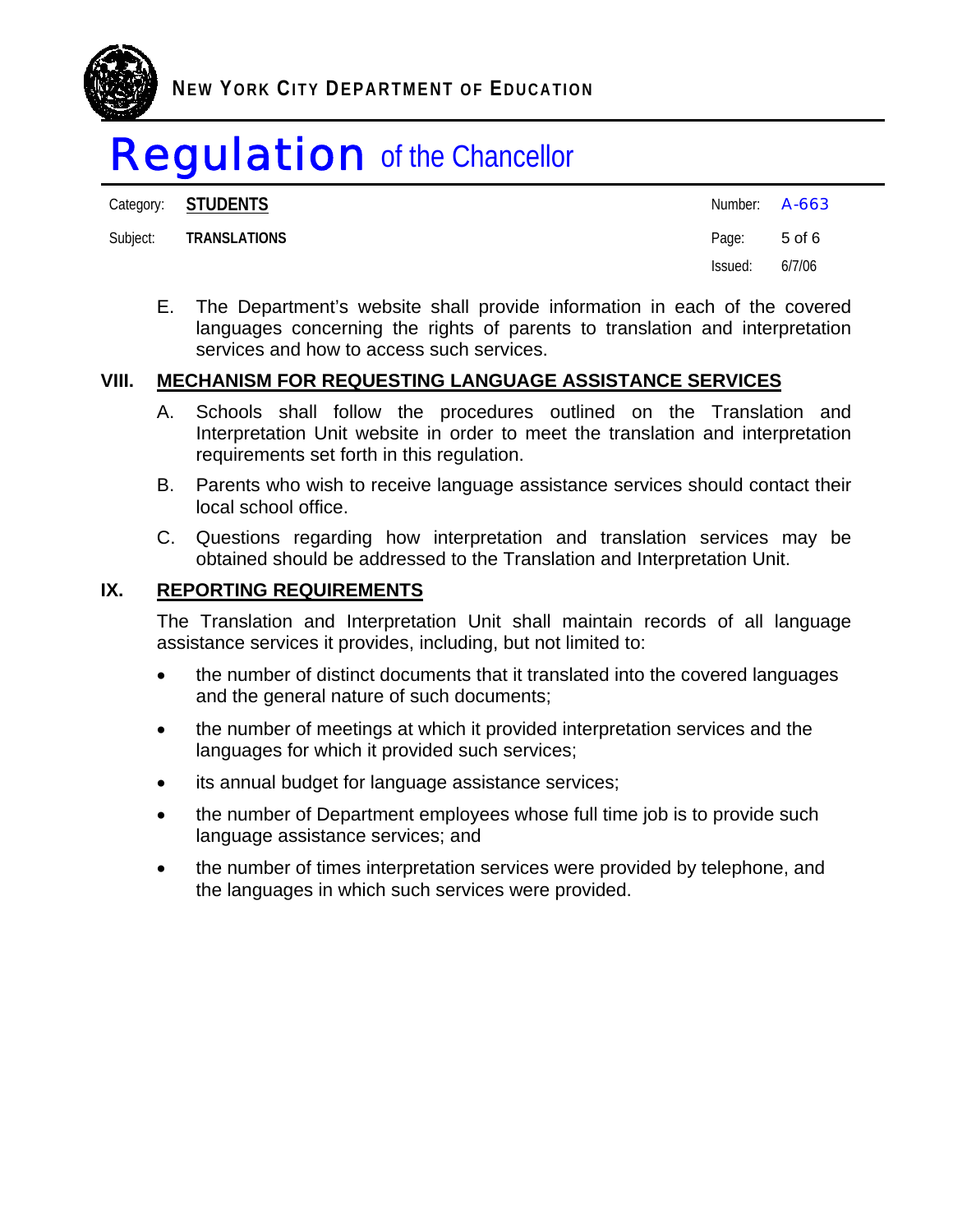

Category: **STUDENTS** 

| Category: <b>STUDENTS</b> | Number: <b>A-663</b> |        |
|---------------------------|----------------------|--------|
| Subject: TRANSLATIONS     | Page: 6 of 6         |        |
|                           | Issued:              | 6/7/06 |

## **X. INQUIRIES**

Questions regarding how to access such services should be addressed to:

| Telephone<br>718-752-7373 | <b>Translation and Interpretation Unit</b><br><b>NYC Department of Education</b><br>Court Square - 2 <sup>nd</sup> Floor<br>Long Island City, NY 11101<br>E-mail: translations@nycboe.net<br>http://www.nycenet.edu/Offices/Translation | Fax<br>718-752-7390 |
|---------------------------|-----------------------------------------------------------------------------------------------------------------------------------------------------------------------------------------------------------------------------------------|---------------------|
|---------------------------|-----------------------------------------------------------------------------------------------------------------------------------------------------------------------------------------------------------------------------------------|---------------------|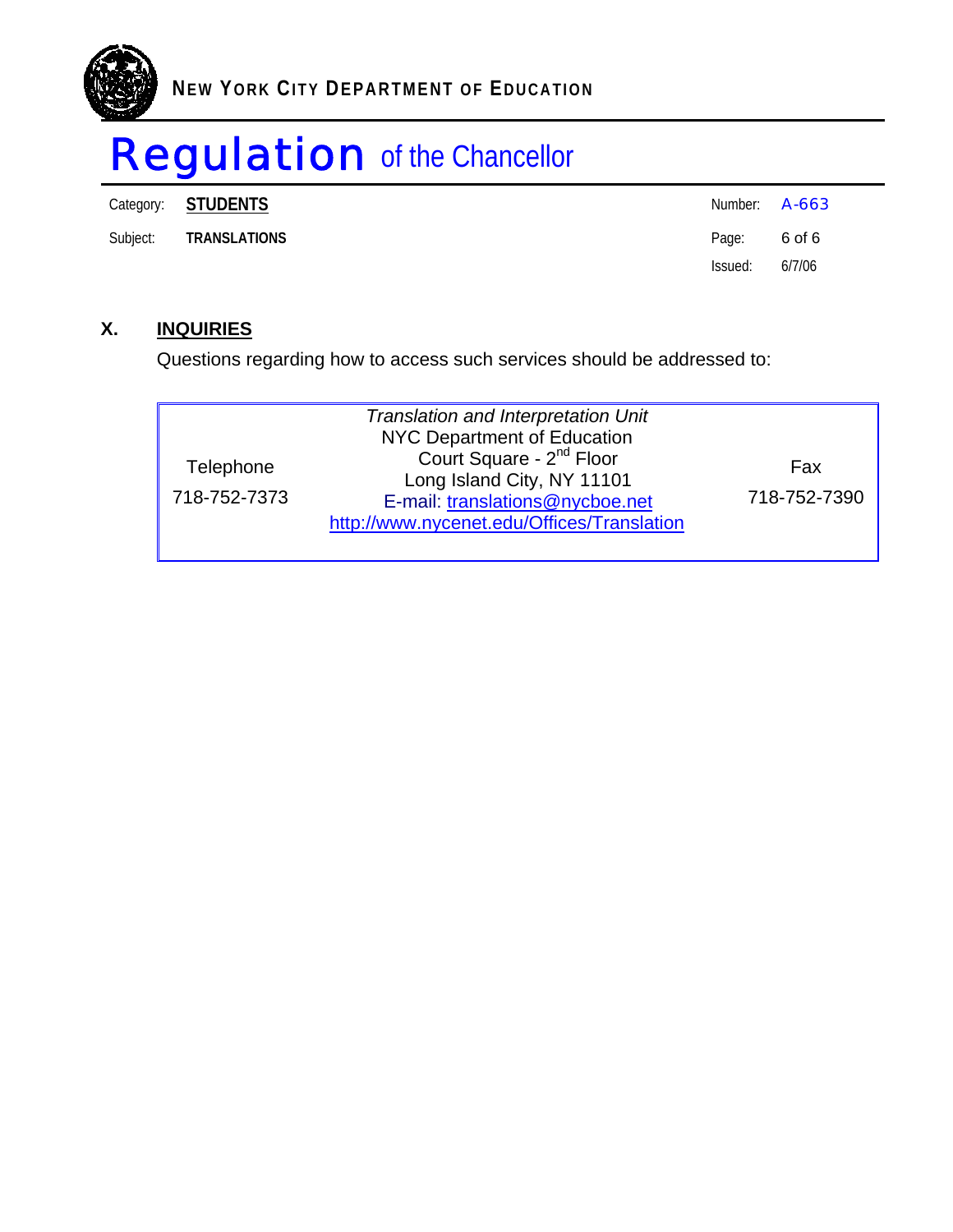### **IMPORTANT NOTICE FOR PARENTS REGARDING LANGUAGE ASSISTANCE SERVICES**

The Department of Education is committed to ensuring that you have a meaningful opportunity to participate in and have access to programs and services critical to your child's education. The Department of Education provides translation and interpretation services that will assist you in communicating effectively with your child's school. Information about your rights regarding translation and interpretation services is available in the Bill of Parent Rights and Responsibilities, a copy of which is available in Room \_\_\_\_\_\_\_\_\_\_\_\_\_ of this school.

Parents who need language assistance are encouraged to contact their school's Parent Coordinator. More information about the Translation and Interpretation Unit is available at **www.nycenet.edu/offices/translation**.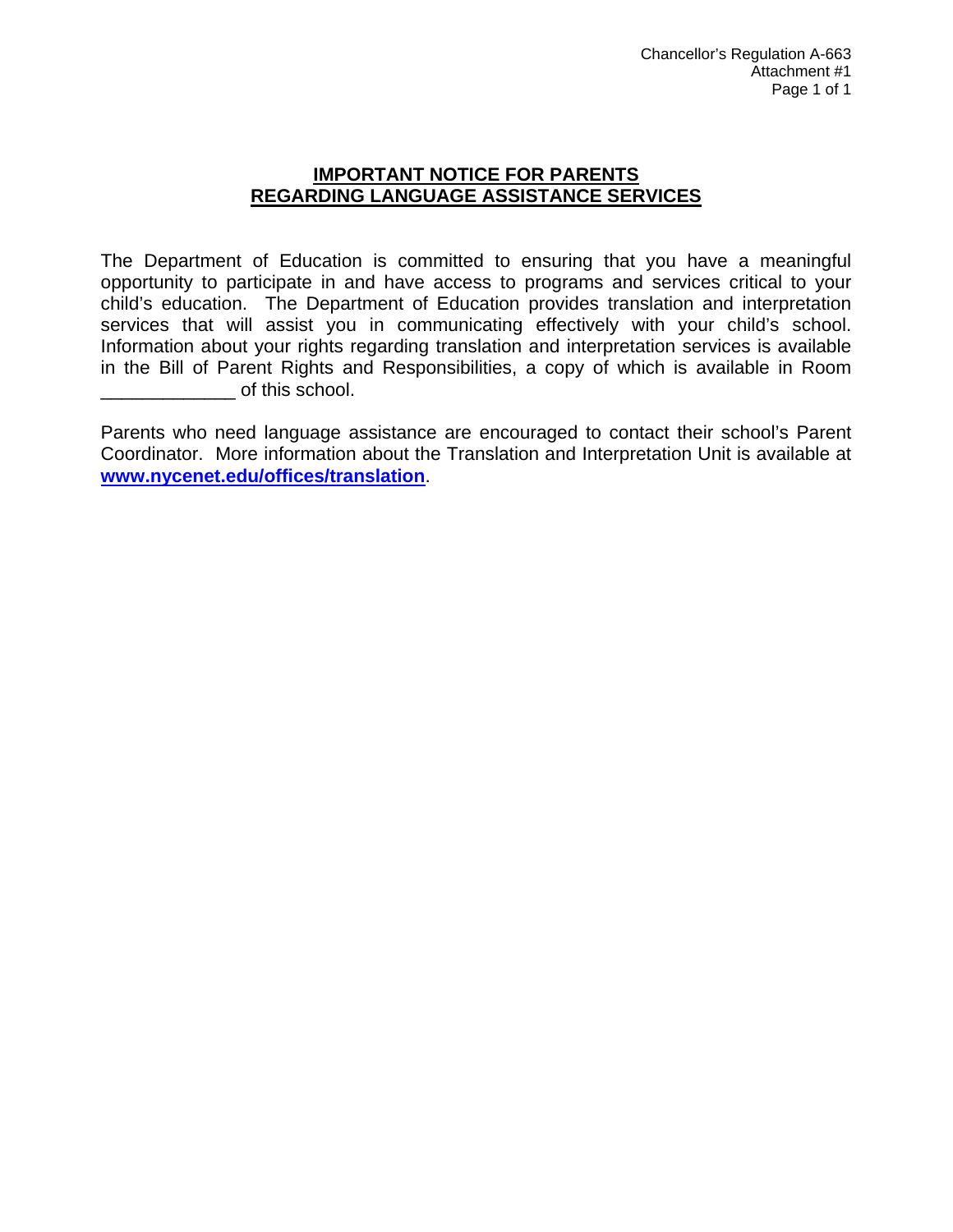## **Sample List of Schools and Regions We Monitored or Surveyed At 2006 and 2007**

| <b>Borough</b>      | <b>School</b>                              | <b>Borough</b>                | <b>Region</b> |
|---------------------|--------------------------------------------|-------------------------------|---------------|
| <b>Bronx</b>        | PS 86 Kingsbridge Heights School           | <b>Bronx</b>                  | Region 1      |
| <b>Bronx</b>        | Bronx High School of Science               | <b>Bronx</b>                  | Region 2      |
| <b>Bronx</b>        | Dewitt Clinton High School                 | Queens                        | Region 3      |
| <b>Brooklyn</b>     | <b>Bushwick Community High School</b>      | Queens                        | Region 4      |
| <b>Brooklyn</b>     | Abraham Lincoln High Shool                 | Queens                        | Region 5      |
| <b>Brooklyn</b>     | IS 98 Bay Academy                          | <b>Brooklyn</b>               | Region 6      |
| <b>Brooklyn</b>     | <b>PS 119</b>                              | <b>Staten Island Region 7</b> |               |
| <b>Brooklyn</b>     | <b>PS 189</b>                              | <b>Brooklyn</b>               | Region 8      |
| <b>Brooklyn</b>     | HS 405 Midwood High School                 | Manhattan                     | Region 9      |
| <b>Brooklyn</b>     | IS 30                                      | Manhattan                     | Region 10     |
| <b>Brooklyn</b>     | <b>PS 377</b>                              | Manhattan                     | Region 10     |
| <b>Brooklyn</b>     | PS 169                                     |                               |               |
| <b>Brooklyn</b>     | IS 162                                     |                               |               |
| <b>Brooklyn</b>     | <b>PS 116</b>                              |                               |               |
| <b>Brooklyn</b>     | <b>PS 106</b>                              |                               |               |
| Manhattan           | HS 460 Washington Irving High School       |                               |               |
| Manhattan           | PS 234                                     |                               |               |
| Manhattan           | PS 20 Anna Silver                          |                               |               |
| Manhattan           | <b>PS</b> 124                              |                               |               |
| Manhattan           | HS 520 Murry Bergtraum High School         |                               |               |
| Manhattan           | MS 167 Robert Wagner                       |                               |               |
| Manhattan           | PS <sub>1</sub>                            |                               |               |
| Manhattan           | <b>PS 110</b>                              |                               |               |
|                     | HS 575 Manhattan                           |                               |               |
| Manhattan           | Comprehensive Day and Night                |                               |               |
|                     | <b>High School</b>                         |                               |               |
| Manhattan           | George Washington Complex                  |                               |               |
| Manhattan           | <b>PS</b> 165                              |                               |               |
|                     | <b>Staten Island PS 20 Port Richmond</b>   |                               |               |
| Staten Island PS 44 |                                            |                               |               |
|                     | <b>Staten Island PS 80 Petrides School</b> |                               |               |
| Queens              | <b>PS 16</b>                               |                               |               |
| Queens              | PS 19 Marino Jeantet                       |                               |               |
| Queens              | PS 20 John Bowne                           |                               |               |
| Queens              | HS 460 Flushing High School                |                               |               |
| Queens              | HS 430 Francis Lewis High School           |                               |               |
| Queens              | HS 445 Richmond High School                |                               |               |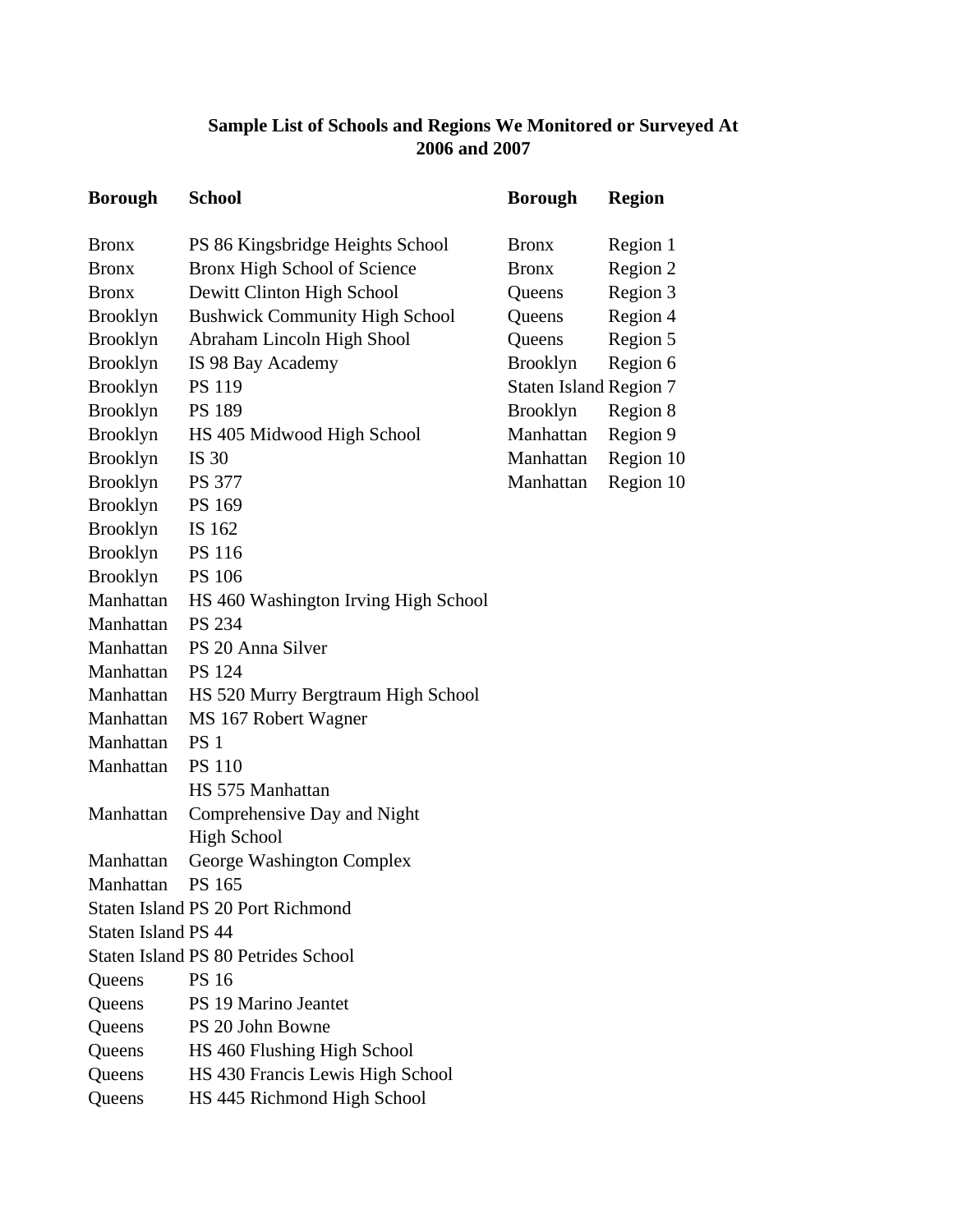## **ELEMENTARY AND MIDDLE SCHOOL PARENT-TEACHER CONFERENCE SURVEY**

1. In what grade is your child? Please circle one.

Kindergarten 1st 2nd 3rd 4th 5th 6th 7th 8th

- 2. Do you speak enough English to communicate with your child's teacher in English? Yes No
- 3. What language(s) do you speak at home?
- 4. Is your child in Bilingual Education, English as a Second Language (ESL), or a Dual Language Program? Yes No
	- a. If yes, which type (circle one):

Bilingual Education Dual Language Program English as a Second language (ESL)

- 5. Did you receive a letter or flyer asking you to attend this conference? Yes No
	- a. If yes, was the letter in your primary language? Yes No
- 6. Did the letter or flyer say that there would be bilingual staff, translated documents or other interpretation services available tonight? Yes No
- 7. Tonight, did the school provide someone to communicate with you in your home language? Yes No
- 8. If no, who translated for you?

Another Parent My Child A Family Member Other

- 9. Did you receive your child's report card today? Yes No
	- a. If yes, was the report card translated into your home language? Yes No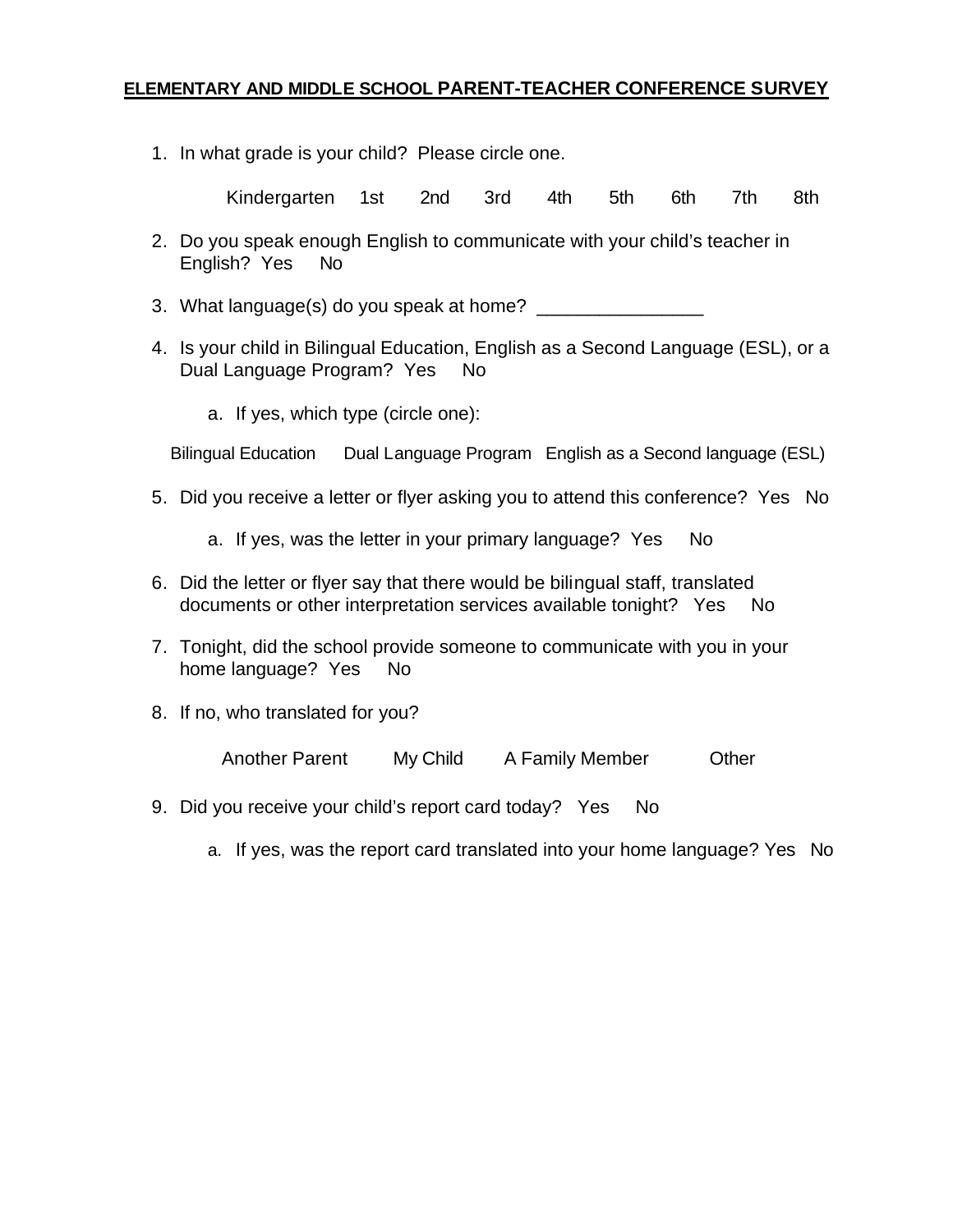## **HIGH SCHOOL PARENT-TEACHER CONFERENCE SURVEY QUESTIONS**

- 1. Are you attending a Parent-Teacher conference for your son or daughter? Y N
- 2. What language(s) do you speak? \_\_\_\_\_\_\_\_\_\_\_\_\_\_\_\_\_\_\_\_\_\_\_\_\_\_\_\_\_\_\_\_\_\_\_\_\_
	- a. Which language do you feel the most comfortable in?
- 3. In what grade is the student whose conference you are attending?
	- a. What language(s) does she or he speak? \_\_\_\_\_\_\_\_\_\_\_\_\_\_\_\_\_
	- b. Are they in a bilingual education, English as a second language, or a dual language program? Yes No If yes, what type: \_\_\_\_\_\_\_\_\_\_\_\_\_\_\_\_\_\_\_\_\_\_\_\_\_\_\_\_\_\_\_\_\_\_

\_\_\_\_\_\_\_\_\_\_\_\_\_\_\_\_\_\_\_\_\_\_\_\_\_\_\_\_\_\_\_\_\_\_\_\_\_\_\_\_\_\_\_\_\_\_\_\_\_\_\_\_\_\_\_\_\_\_\_

- 4. Did you get a notice to attend this conference? Yes No
	- a. In what language was the notice?
- 5. Did you use an interpreter to speak to the teacher? Yes No
	- a. Who was the interpreter?
- 6. Were you given any paperwork at the conference? Yes No
	- a. In what language was it?
- 7. Do you feel that you understood the information that the teacher (s) gave you about your child? Yes No

\_\_\_\_\_\_\_\_\_\_\_\_\_\_\_\_\_\_\_\_\_\_\_\_\_\_\_\_\_\_\_\_\_\_\_\_\_\_\_\_\_\_\_\_\_\_\_\_\_\_\_\_\_\_

\_\_\_\_\_\_\_\_\_\_\_\_\_\_\_\_\_\_\_\_\_\_\_\_\_\_\_\_\_\_\_\_\_\_\_\_\_\_\_\_\_\_\_\_\_\_\_\_\_\_\_\_\_\_\_\_\_\_\_\_\_\_\_\_

\_\_\_\_\_\_\_\_\_\_\_\_\_\_\_\_\_\_\_\_\_\_\_\_\_\_\_\_\_\_\_\_\_\_\_\_\_\_\_\_\_\_\_\_\_\_\_\_\_\_\_\_\_\_\_\_\_\_\_\_\_\_\_\_

a. Please explain:

8. Were you able to communicate concerns and questions to the teacher? Yes No

- a. Please explain:
- 9. Did you know that the DOE has translation and interpretation services to help parents? Yes No

\_\_\_\_\_\_\_\_\_\_\_\_\_\_\_\_\_\_\_\_\_\_\_\_\_\_\_\_\_\_\_\_\_\_\_\_\_\_\_\_\_\_\_\_\_\_\_\_\_\_\_\_\_\_

- a. If yes, who told you?
- b. Did you see or use any of their services today? Yes No